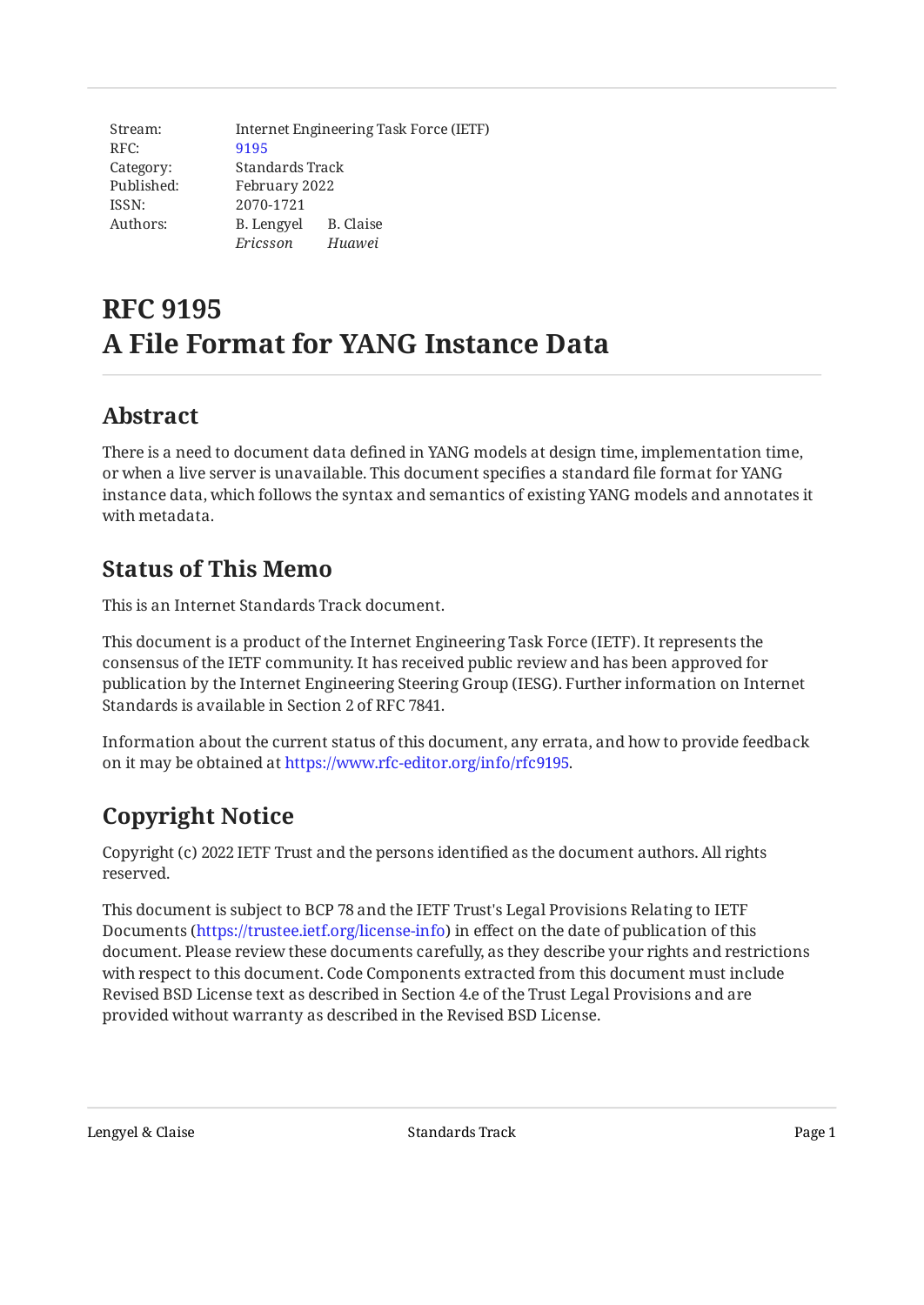## <span id="page-1-0"></span>**[Table of Contents](#page-1-0)**

- [1](#page-2-0). [Introduction](#page-2-0)
	- [1.1.](#page-2-1) [Terminology](#page-2-1)
	- [1.2.](#page-3-0) [Principles](#page-3-0)
	- [1.3.](#page-3-1) [Delivery of Instance Data](#page-3-1)
	- [1.4.](#page-3-2) [Data Life Cycle](#page-3-2)
- [2](#page-4-0). [Instance Data File Format](#page-4-0)
	- [2.1.](#page-5-0) [Specifying the Content Schema](#page-5-0)
		- [2.1.1](#page-6-0). [Inline Method](#page-6-0)
		- [2.1.2](#page-6-1). Simplifi[ed-Inline Method](#page-6-1)
		- [2.1.3](#page-6-2). [URI Method](#page-6-2)
	- [2.2.](#page-6-3) [Examples](#page-6-3)
		- [2.2.1](#page-6-4). [Documentation of Server Capabilities](#page-6-4)
		- [2.2.2](#page-9-0). [Preloading Default Con](#page-9-0)figuration Data
		- [2.2.3](#page-10-0). [Storing Diagnostics Data](#page-10-0)
- [3](#page-11-0). [YANG Instance Data Model](#page-11-0)
	- [3.1.](#page-11-1) [Tree Diagram](#page-11-1)
	- [3.2.](#page-12-0) [YANG Model](#page-12-0)
- [4](#page-17-0). [Security Considerations](#page-17-0)
- [5](#page-18-0). [IANA Considerations](#page-18-0)
	- [5.1.](#page-18-1) [URI Registration](#page-18-1)
	- [5.2.](#page-18-2) [YANG Module Name Registration](#page-18-2)
- [6](#page-19-0). [References](#page-19-0)
	- [6.1.](#page-19-1) [Normative References](#page-19-1)
	- [6.2.](#page-20-0) [Informative References](#page-20-0)
- [Appendix A.](#page-20-1) [Backwards Compatibility](#page-20-1)
- [Appendix B.](#page-21-0) [Detailed Use Cases](#page-21-0)
	- [B.1](#page-21-1). [Use Case 1: Early Documentation of Server Capabilities](#page-21-1)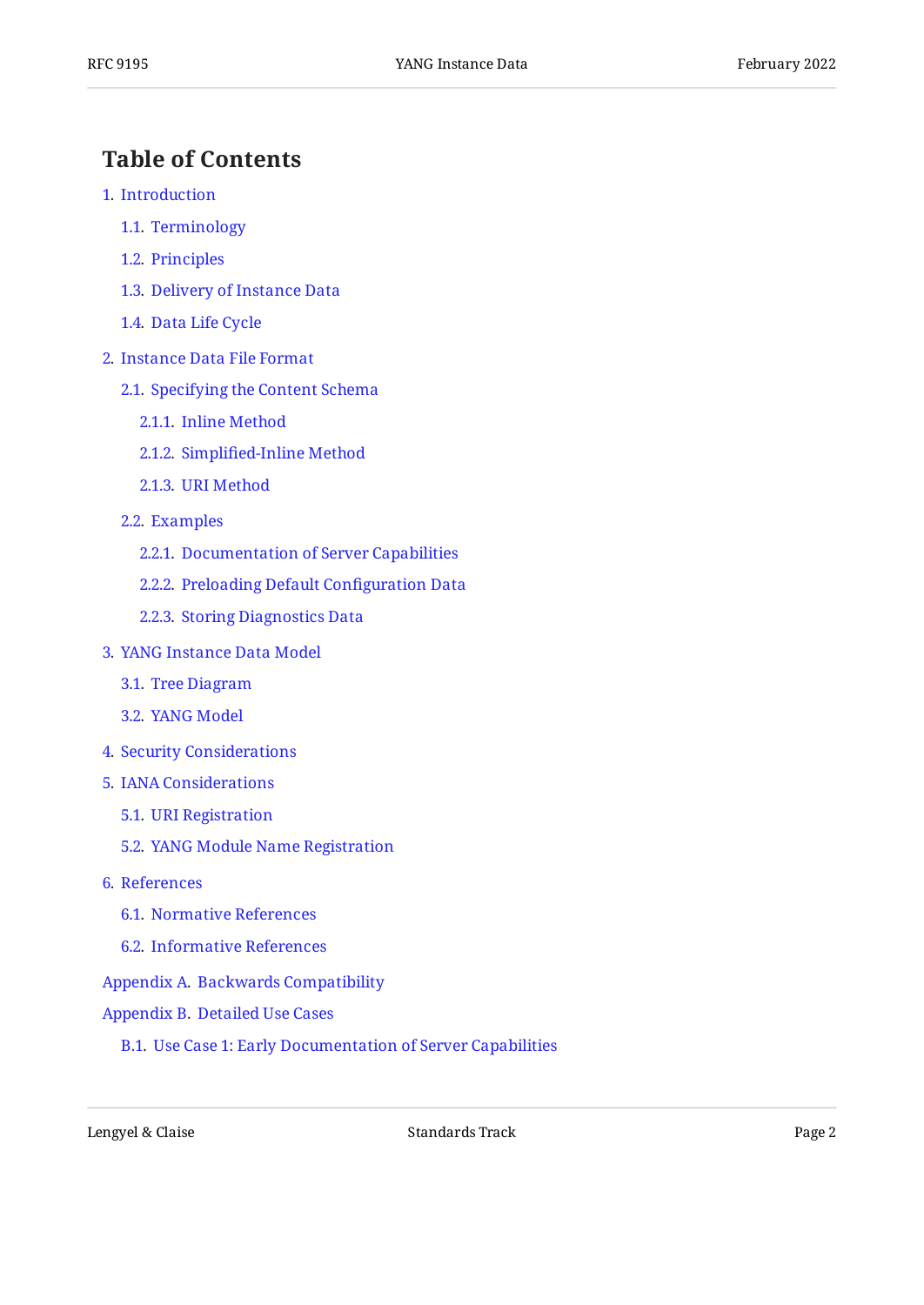#### [B.2](#page-22-0). [Use Case 2: Preloading Data](#page-22-0)

[B.3](#page-22-1). [Use Case 3: Documenting Factory Default Settings](#page-22-1)

[Acknowledgments](#page-22-2)

[Authors' Addresses](#page-22-3)

## <span id="page-2-0"></span>**[1. Introduction](#page-2-0)**

There is a need to document data defined in YANG models when a live server is unavailable. Data is often needed at design time, implementation time, or even later when a live running server is unavailable. To facilitate this offline delivery of data, this document specifies a standard format for YANG instance data sets and YANG instance data files. The format of the instance data set is defined by the "ietf-yang-instance-data" YANG module; see [Section 3.](#page-11-0) The YANG data model in this document conforms to the Network Management Datastore Architecture (NMDA) defined in . [[RFC8342\]](#page-19-2)

The following is a list of already-implemented and potential use cases.

- <span id="page-2-5"></span>UC1 Documentation of server capabilities
- <span id="page-2-3"></span>UC2 Preloading default configuration data
- UC3 Documenting factory default settings
- UC4 Storing the configuration of a device, e.g., for backup, archive, or audit purposes
- <span id="page-2-2"></span>UC5 Storing diagnostics data
- <span id="page-2-4"></span>UC6 Allowing YANG instance data to potentially be carried within other inter-process communication (IPC) message formats
- UC7 Default instance data used as part of a templating solution
- UC8 Providing data examples in RFCs or internet drafts

[Appendix B](#page-21-0) describes the first three use cases in detail.

There are many and varied use cases where YANG instance data could be used. This document does not limit future uses of instance data sets, so specifying how and when to use YANG instance data is out of scope for this document. It is anticipated that other documents will define specific use cases. Use cases are listed only as examples.

#### <span id="page-2-1"></span>**[1.1. Terminology](#page-2-1)**

The key words "MUST", "MUST NOT", "REQUIRED", "SHALL", "SHALL NOT", "SHOULD", "SHOULD NOT", "**RECOMMENDED", "NOT RECOMMENDED", "MAY",** and "OPTIONAL" in this document are to be interpreted as described in BCP 14 [RFC2119] [RFC8174] when, and only when, they appear in all capitals, as shown here.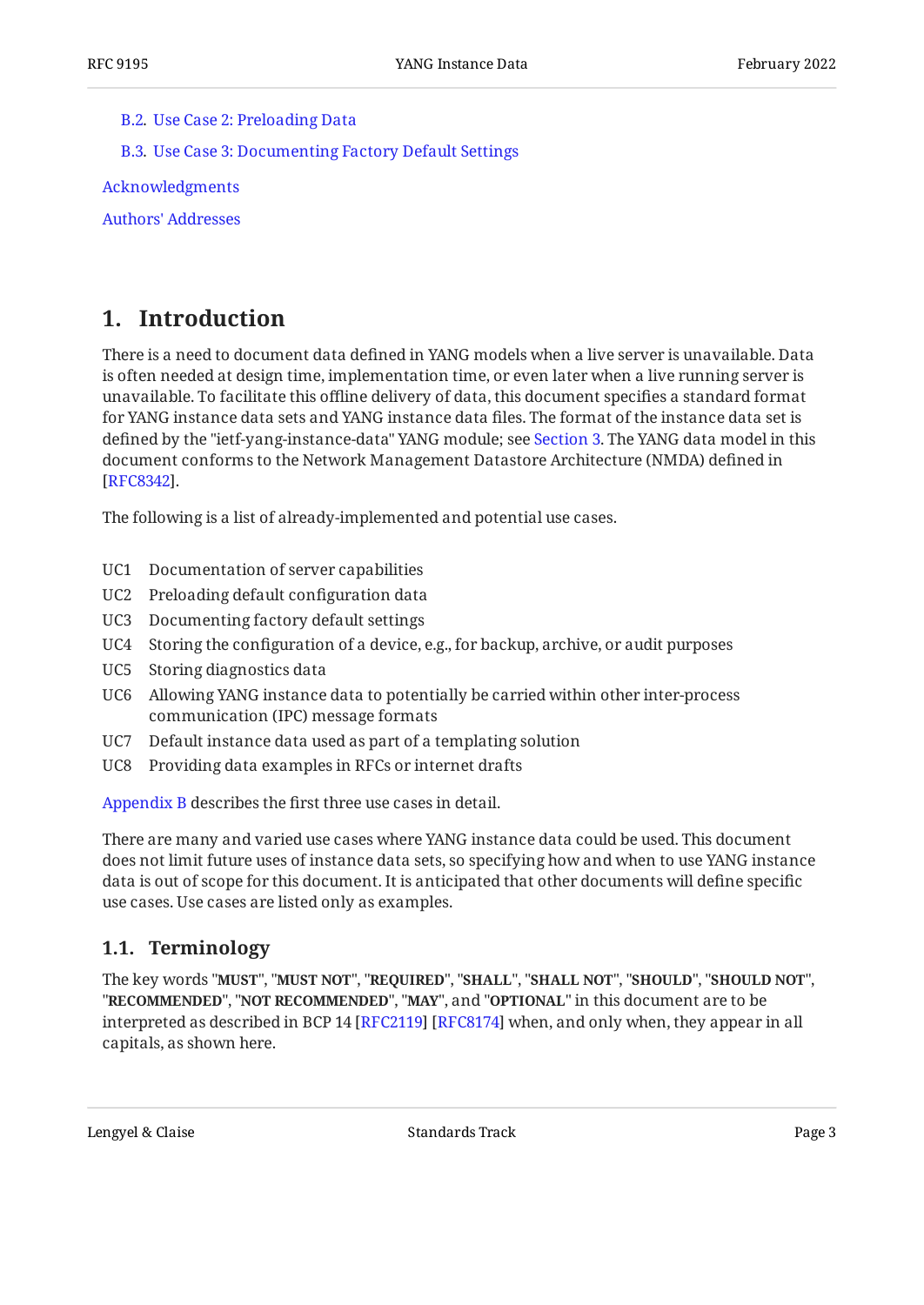Instance Data: A collection of instantiated data nodes.

- Instance Data Set: A named set of data items annotated with metadata that can be used as instance data in a YANG data tree.
- Instance Data File: A file containing an instance data set formatted according to the rules described in this document.
- Content-schema: A set of YANG modules with their revision, supported features, and deviations for which the instance data set contains instance data.

Content-defining YANG Module: An individual YANG module that is part of the content-schema.

<span id="page-3-0"></span>The term "server" is used as defined in [\[RFC8342\]](#page-19-2).

## **[1.2. Principles](#page-3-0)**

The following is a list of the basic principles of the instance data format:

- P1 Two standard formats shall be defined based on the XML and JSON encodings.
- P2 Instance data shall reuse existing encoding rules for YANG-defined data.
- P3 Metadata about the instance data set ([Section 2, Paragraph 14](#page-5-1)) shall be defined.
- P4 A YANG instance data set shall be allowed to contain data for multiple YANG modules.
- P5 Instance data shall be allowed to contain configuration data, state data, or a mix of the two.
- P6 Partial data sets shall be allowed.
- P7 The YANG instance data format shall be usable for any data for which YANG module(s) are defined and available to the reader, independent of whether the module is implemented by a server.
- P8 It shall be possible to report the identity of the datastore with which the instance data set is associated.

## <span id="page-3-1"></span>**[1.3. Delivery of Instance Data](#page-3-1)**

Instance data sets that are produced as a result of some sort of specification or design effort may be available without the need for a live server, e.g., via download from the vendor's website or in any other way that product documentation is distributed.

Other instance data sets may be read from or produced by the YANG server itself, e.g., [UC5](#page-2-2) documenting diagnostic data.

## <span id="page-3-2"></span>**[1.4. Data Life Cycle](#page-3-2)**

A YANG instance data set is created at a specific point of time. If the data changes afterwards, the instance data set will no longer represent the current data unless it is updated. The current values may be retrieved at runtime via NETCONF/RESTCONF or received, e.g., in YANG-Push notifications.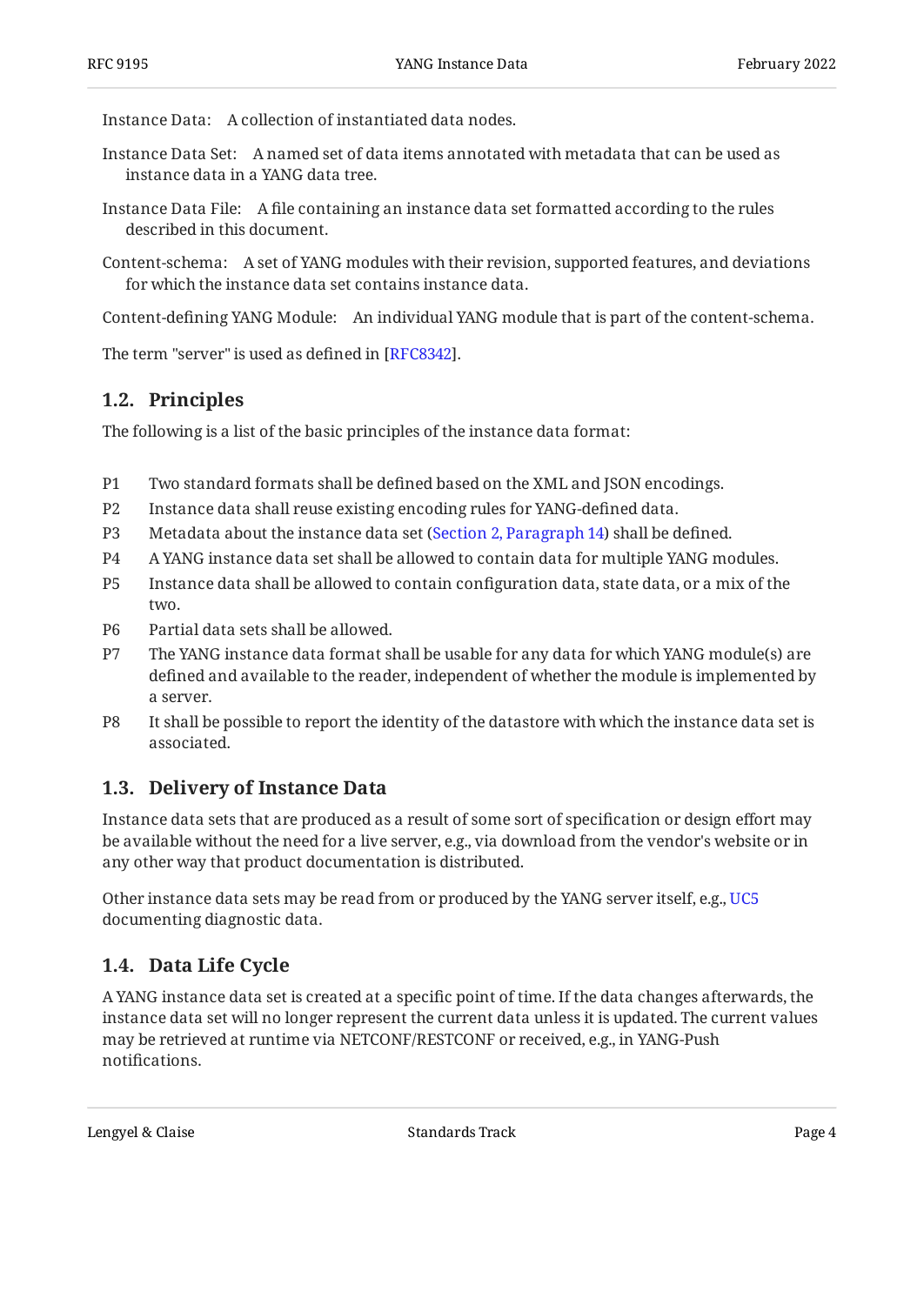<span id="page-4-0"></span>Whether the instance data changes and, if so, when and how should be described either in the instance data set's description statement or in some other implementation-specific manner.

## **[2. Instance Data File Format](#page-4-0)**

A YANG instance data file **MUST** contain a single instance data set and no additional data.

The format of the instance data set is defined by the "ietf-yang-instance-data" YANG module. It is made up of a header part and content-data. The header part carries metadata for the instance data set. The content-data, defined as an anydata data node, carries the instance data that the user wants to document and/or provide. The syntax and semantics of content-data are defined by the content-schema.

Two formats are specified based on the XML and JSON YANG encodings. The file formats are achieved by applying the respective XML and JSON encoding rules for the YANG structure included in this document. Later, as other YANG encodings (e.g., CBOR) are defined, further instance data formats may be specified.

The content-data part **MUST** conform to the content-schema while allowing for the exceptions listed below. The content-data part **SHALL** follow the encoding rules defined in [RFC7950] for XML and [RFC7951] for JSON and MUST use UTF-8 character encoding. Content-data MAY include:

- $\bullet$  metadata, as defined by [RFC7952].
- $\bullet$  origin metadata, as specified in [RFC8526] and [RFC8527].
- $\bullet$  implementation-specific metadata relevant to individual data nodes. Unknown metadata be ignored by users of instance data, allowing it to be used later for other purposes. **MUST**

An instance data set **MAY** contain data for any number of YANG modules; if needed, it **MAY** carry the complete configuration and state data for a server. Default values should be excluded where they do not provide additional useful data.

Configuration ("config true") and operational state data ("config false") **MAY** be mixed in the instance data file.

Instance data files **MAY** contain partial data sets. This means "mandatory", "min-elements", "require-instance true", "must", and "when" constraints **MAY** be violated.

The name of the instance data file **SHOULD** be of the following form (using ABNF notation ): [[RFC5234\]](#page-19-9)

 instance-data-set-name ["@" ( revision-date / timestamp ) ] ( ".xml" / ".json" )

Examples include: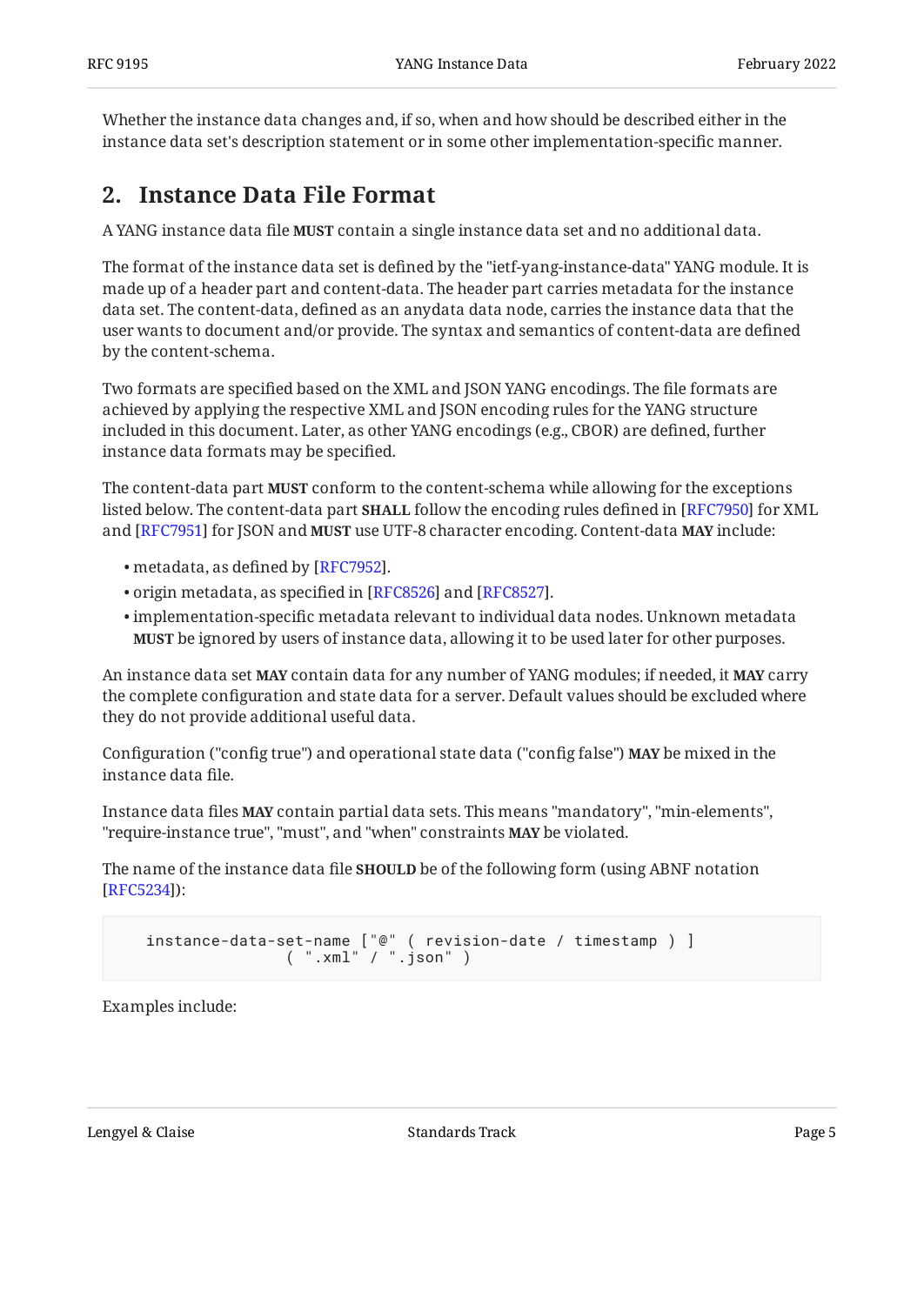```
 acme-router-modules.xml
 acme-router-modules@2018-01-25.xml
 acme-router-modules@2018-01-25T15_06_34_3+01_00.json
```
If the leaf "name" is present in the instance data header, its value **SHOULD** be used for the "instance-data-set-name" in the filename. If the "revision-date" is present in the filename, it **MUST** conform to the format of the revision-date leaf in the YANG model. If the "revision-date" is present in both the filename and the instance data header, the revision date in the filename **MUST** be set to the latest revision date inside the instance data set. If the "timestamp" is present in the filename, it **MUST** conform to the format of the timestamp leaf in the YANG model except for replacing colons as described below. If the "timestamp" is present in both the filename and the instance data header, the timestamp in the filename **SHOULD** be set to the timestamp inside the instance data set; any colons, if present, shall be replaced by underscores.

<span id="page-5-1"></span>Metadata, information about the data set itself, **MUST** be included. Some metadata items are defined in the YANG module "ietf-yang-instance-data", but other items **MAY** be used.

Metadata MUST include:

◦ Version of the YANG instance data format (if not explicitly present, the default value is used).

Metadata **SHOULD** include:

- Name of the data set.
- Content-schema specification (i.e., the "content-schema" node).
- Description of the instance data set. The description **SHOULD** contain information on whether and how the data can change during the lifetime of the server.
- An indication of whether default values are included. The default handling uses the concepts defined in [[RFC6243\]](#page-19-10); however, as only concepts are re-used, users of instance data sets do not need to support [\[RFC6243](#page-19-10)].

### <span id="page-5-0"></span>**[2.1. Specifying the Content Schema](#page-5-0)**

To properly understand and use an instance data set, the user needs to know the content-schema. The content-schema can be specified either in external documents or within the instance data set. In the latter case, one of the following methods **MUST** be used:

Inline method: Include the needed information as part of the instance data set.

Simplified-inline method: Include the needed information as part of the instance data set; only the modules' name and revision-date are used.

URI method: Include a URI that references another YANG instance data file. This instance data file will use the same content-schema as the referenced YANG instance data file (if you don't want to repeat the info again and again).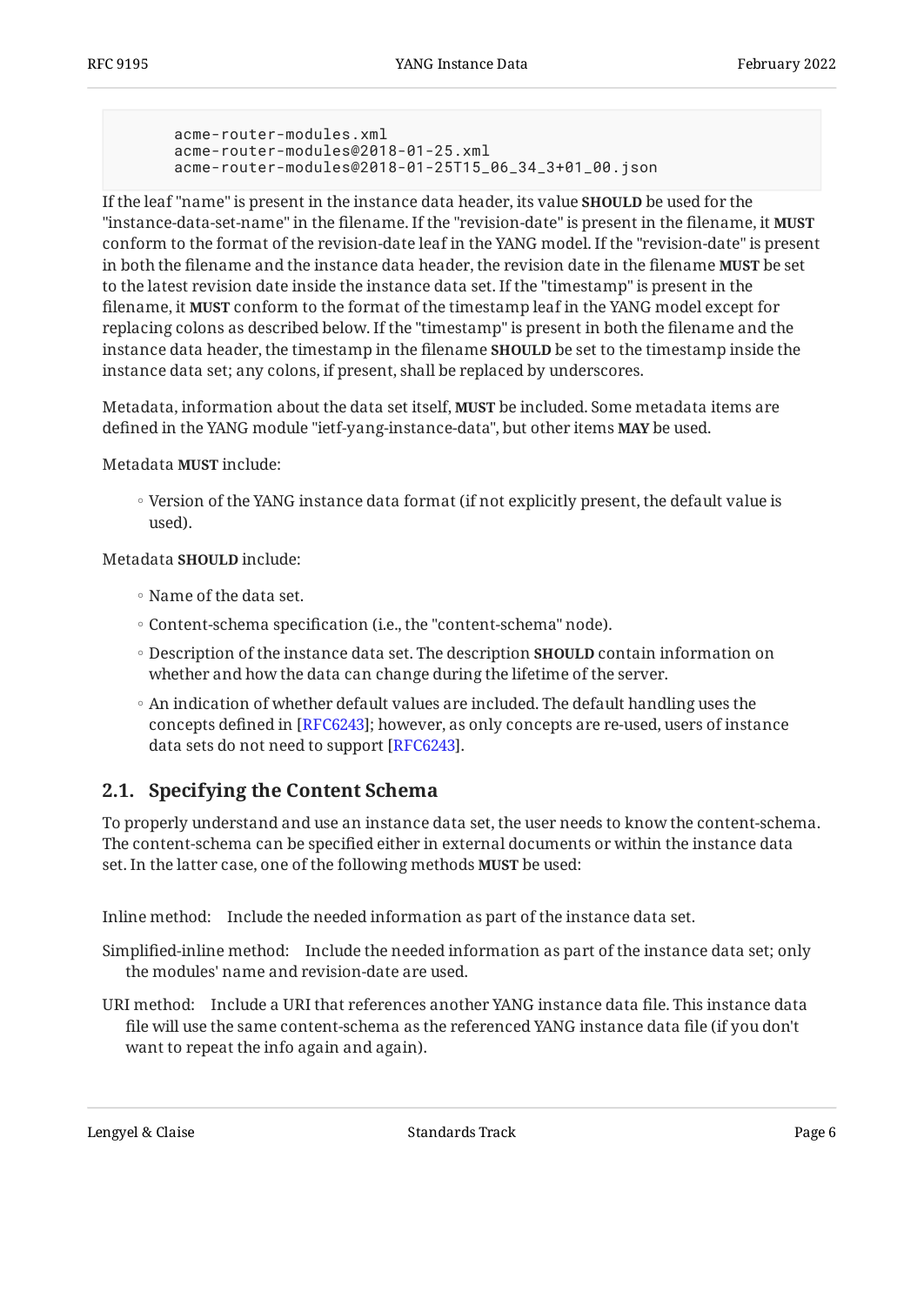Additional methods, e.g., a YANG-package-based solution may be added later.

Note that the specified content-schema only indicates the set of modules that were used to define this YANG instance data set. Sometimes instance data may be used for a server supporting a different YANG module set (e.g., for the "Preloading default configuration data" use case, [UC2](#page-2-3) in [Section 1,](#page-2-0) the instance data set may not be updated every time the YANG modules on the server are updated). Whether an instance data set originally defined using a specific content-schema is usable with another schema depends on many factors, including the number of differences and the compatibility between the original and the other schema when considering modules, revisions, features, deviations, the scope of the instance data, etc.

#### <span id="page-6-0"></span>**[2.1.1. Inline Method](#page-6-0)**

The "inline-yang-library" anydata data node carries instance data (conforming to "ietf-yang-library@2019-01-04") [\[RFC8525](#page-19-11)] that specifies the content-defining YANG modules, including revision, supported features, deviations, and any additional relevant data. An example of the inline method is provided in [Section 2.2.1.](#page-6-4)

#### <span id="page-6-1"></span>**[2.1.2. S](#page-6-1)implifi[ed-Inline Method](#page-6-1)**

The instance data set contains a list of content-defining YANG modules, including the revision date for each. Usage of this method implies that the modules are used without any deviations and with all features supported. YANG modules that are only required to satisfy import-only dependencies **MAY** be excluded from the leaf-list. If they are excluded, then the consumer of the instance data set has to apply the YANG language rules to resolve the imports. An example of the simplified-inline method is provided in [Section 2.2.2.](#page-9-0)

#### <span id="page-6-2"></span>**[2.1.3. URI Method](#page-6-2)**

The "same-schema-as-file" leaf **SHALL** contain a URI that references another YANG instance data file. The current instance data file will use the same content-schema as the referenced file.

The referenced instance data file **MAY** have no content-data if it is used solely for specifying the content-schema.

If a referenced instance data file is unavailable, the content-schema is unknown.

The URI method is advantageous when the user wants to avoid the overhead of specifying the content-schema in each instance data file -- for example, in [UC6](#page-2-4), when the system creates a diagnostic file every minute to document the state of the server.

<span id="page-6-3"></span>An example of the URI method is provided in [Section 2.2.3](#page-10-0).

### <span id="page-6-4"></span>**[2.2. Examples](#page-6-3)**

#### **[2.2.1. Documentation of Server Capabilities](#page-6-4)**

The example file acme-router-modules@2022-01-20.xml reflects [UC1](#page-2-5) in [Section 1.](#page-2-0) It provides a list of supported YANG modules and NETCONF capabilities for a server. It uses the inline method to specify the content-schema.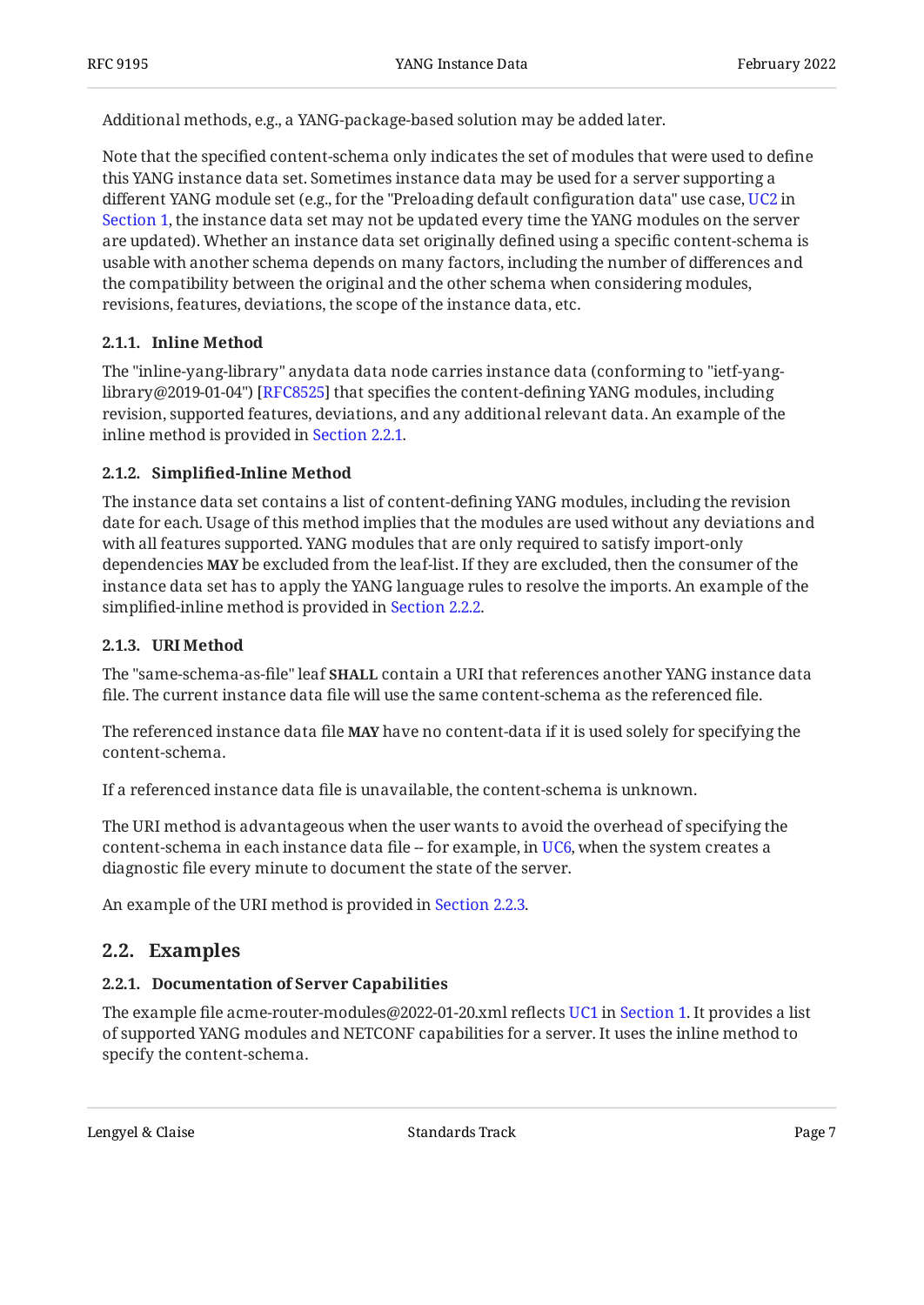The example uses artwork folding [\[RFC8792](#page-20-3)].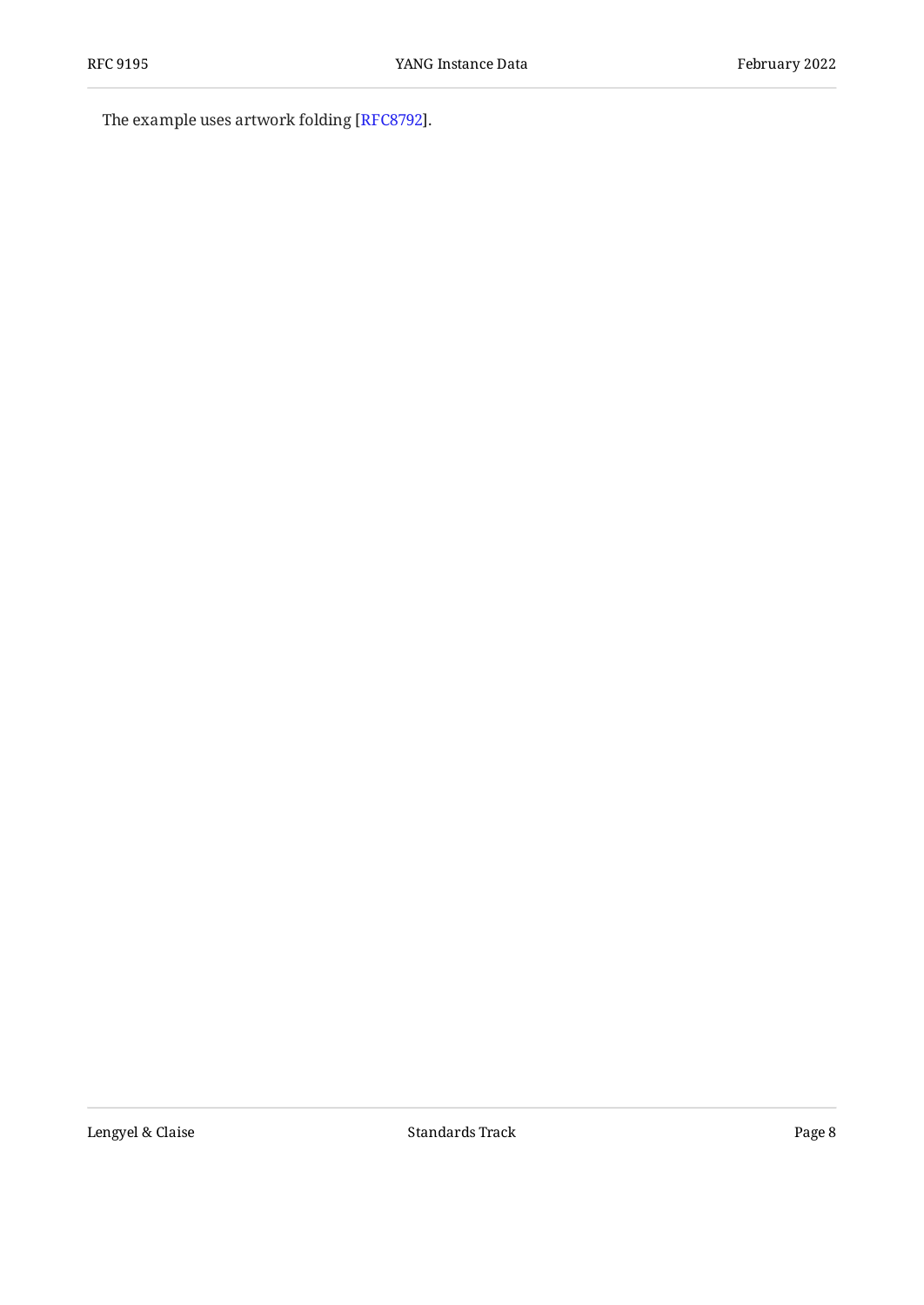```
========== NOTE: '\' line wrapping per RFC 8792 ===========
<?xml version="1.0" encoding="UTF-8"?>
<instance-data-set xmlns=\
     "urn:ietf:params:xml:ns:yang:ietf-yang-instance-data">
   <name>acme-router-modules</name>
   <content-schema>
     <inline-yang-library>
       <modules-state \
         xmlns="urn:ietf:params:xml:ns:yang:ietf-yang-library">
         <module>
           <name>ietf-yang-library</name>
           <revision>2019-01-04</revision>
         </module>
         <module>
           <name>ietf-netconf-monitoring</name>
           <revision>2010-10-04</revision>
        \langle/module>
       </modules-state>
     </inline-yang-library>
   </content-schema>
   <revision>
     <date>2020-10-23</date>
     <description>Initial version</description>
   </revision>
  \precdescription>Defines the minimal set of modules that any \
       acme-router will contain. This minimal set will \
       only change when a new software release is \
       introduced.</description>
   <contact>info@acme.example.com</contact>
   <content-data>
     <modules-state \
         xmlns="urn:ietf:params:xml:ns:yang:ietf-yang-library">
       <module>
         <name>ietf-yang-library</name>
         <revision>2019-01-04</revision>
         <namespace>\
           urn:ietf:params:xml:ns:yang:ietf-yang-library\
         </namespace>
         <conformance-type>implement</conformance-type>
       </module>
       <module>
         <name>ietf-system</name>
         <revision>2014-08-06</revision>
        <namespace>urn:ietf:params:xml:ns:yang:ietf-system</namespace>
         <feature>sys:authentication</feature>
         <feature>sys:local-users</feature>
         <deviation>
           <name>acme-system-ext</name>
           <revision>2018-08-06</revision>
         </deviation>
         <conformance-type>implement</conformance-type>
       </module>
       <module>
         <name>ietf-netconf-monitoring</name>
         <revision>2010-10-04</revision>
         <namespace>\
```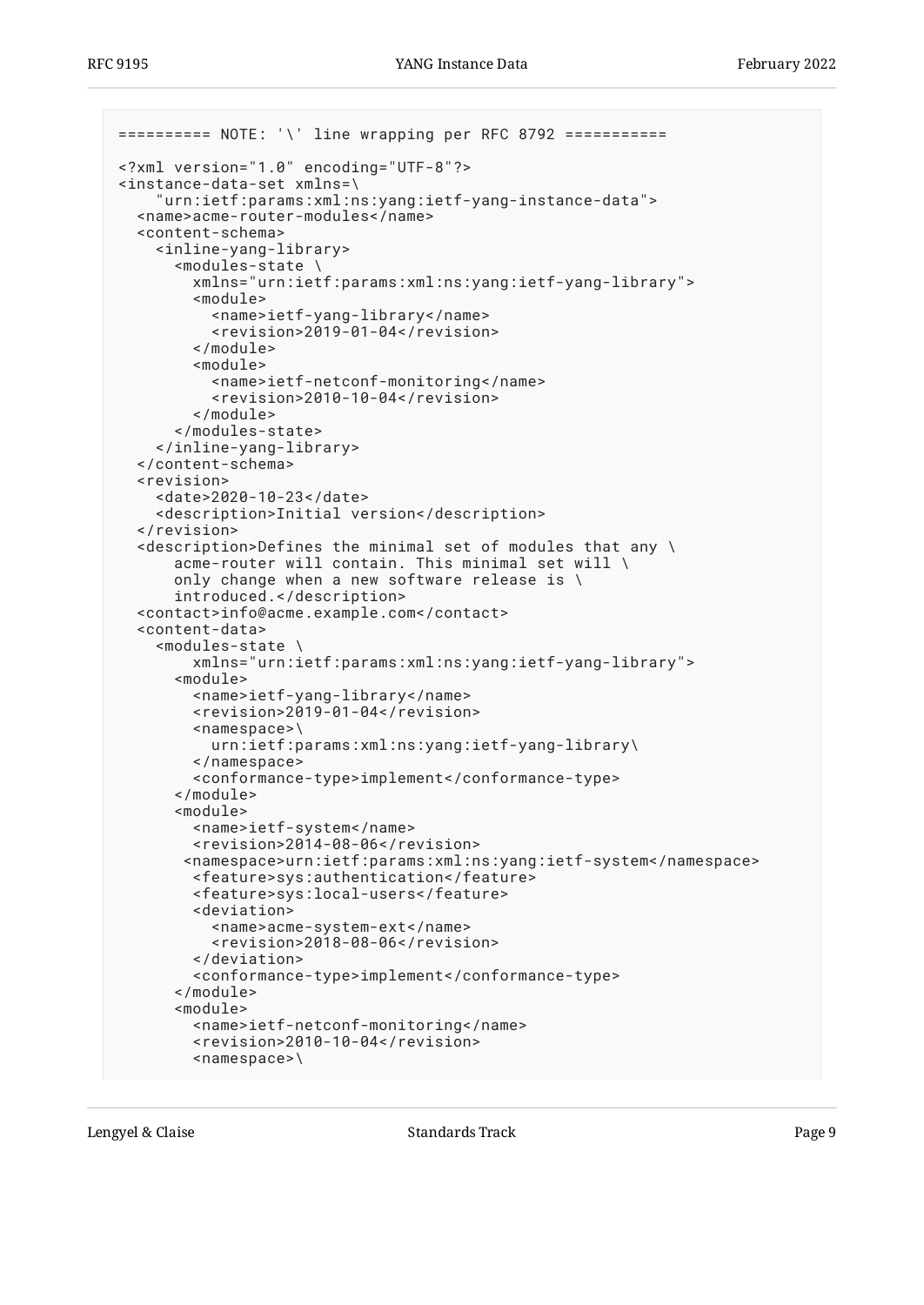```
 urn:ietf:params:xml:ns:yang:ietf-netconf-monitoring\
         </namespace>
         <conformance-type>implement</conformance-type>
       </module>
       <module>
         <name>ietf-yang-types</name>
         <revision>2013-07-15</revision>
         <namespace>urn:ietf:params:xml:ns:yang:ietf-yang-types\
           </namespace>
         <conformance-type>import</conformance-type>
       </module>
       <module>
         <name>acme-system-ext</name>
         <revision>2018-08-06</revision>
         <namespace>\
           urn:rdns:acme.example.com:oammodel:acme-system-ext\
         </namespace>
         <conformance-type>implement</conformance-type>
       </module>
     </modules-state>
     <netconf-state \
         xmlns="urn:ietf:params:xml:ns:yang:ietf-netconf-monitoring">
       <capabilities>
         <capability>\
           urn:ietf:params:netconf:capability:validate:1.1\
         </capability>
       </capabilities>
     </netconf-state>
   </content-data>
</instance-data-set>
```
#### <span id="page-9-0"></span>*[Figure 1](#page-8-0)*

#### **[2.2.2. Preloading Default Con](#page-9-0)figuration Data**

The example file read-only-acm-rules@2022-01-20.xml reflects [UC2](#page-2-3) in [Section 1.](#page-2-0) It provides a default rule set for a read-only operator role. It uses the simplified-inline method for specifying the content-schema.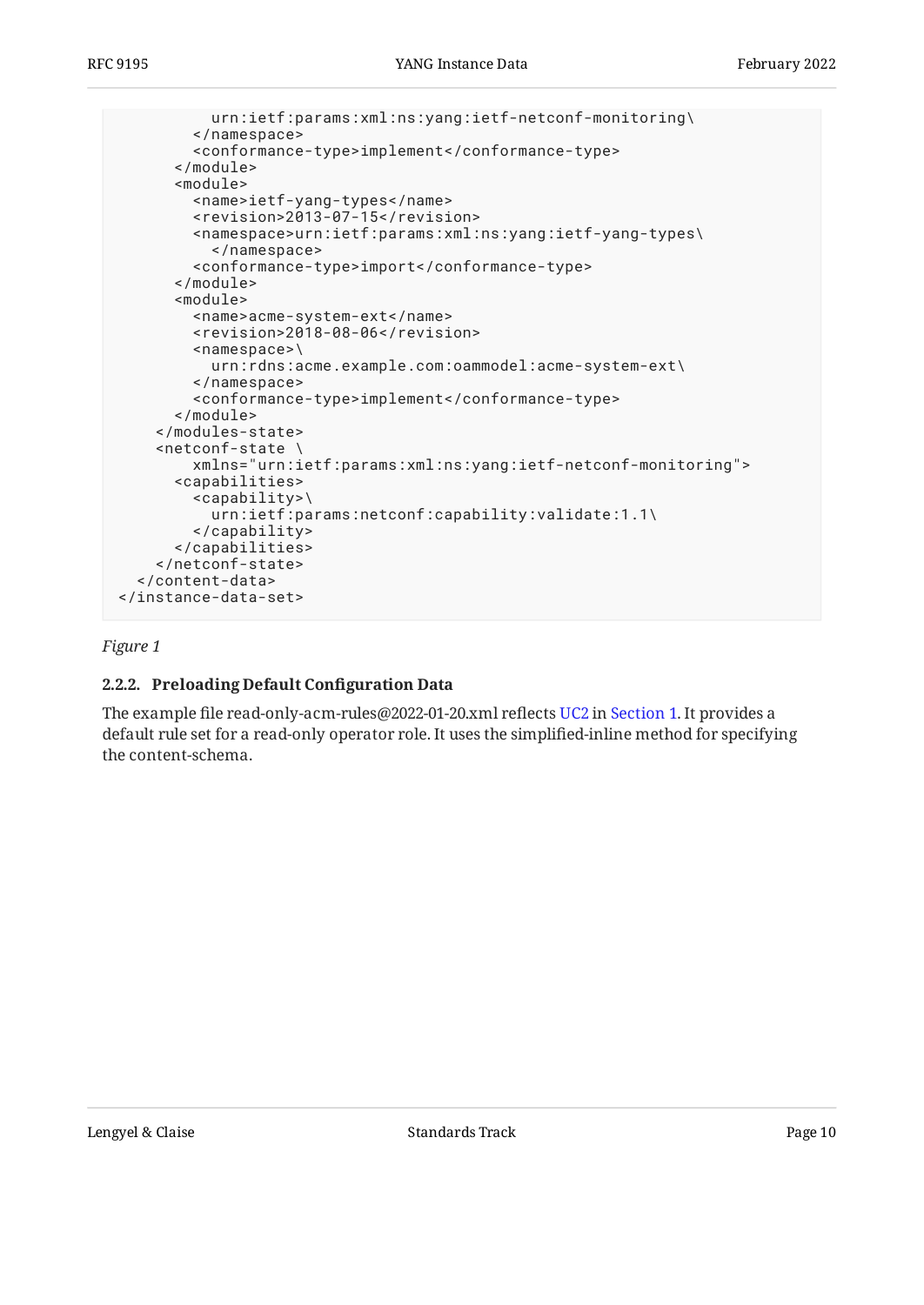```
========== NOTE: '\' line wrapping per RFC 8792 ===========
<?xml version="1.0" encoding="UTF-8"?>
<instance-data-set
     xmlns="urn:ietf:params:xml:ns:yang:ietf-yang-instance-data">
   <name>read-only-acm-rules</name>
   <content-schema>
     <module>ietf-netconf-acm@2018-02-14</module>
   </content-schema>
   <revision>
     <date>2018-07-04</date>
     <description>Initial version</description>
   </revision>
   <description>Default access control rules for a read-only \
       role. This set of rules will only change when a new \
       software release is introduced.</description>
   <content-data>
     <nacm xmlns="urn:ietf:params:xml:ns:yang:ietf-netconf-acm">
       <enable-nacm>true</enable-nacm>
       <read-default>deny</read-default>
       <exec-default>deny</exec-default>
       <rule-list>
         <name>read-only-role</name>
         <group>read-only-group</group>
         <rule>
           <name>read-all</name>
           <module-name>*</module-name>
           <access-operation>read</access-operation>
           <action>permit</action>
        \alpha/rule>
       </rule-list>
    </nacm> </content-data>
</instance-data-set>
```
#### <span id="page-10-0"></span>*[Figure 2](#page-10-1)*

#### **[2.2.3. Storing Diagnostics Data](#page-10-0)**

The example file acme-router-netconf-diagnostics@2018-01-25T17\_00\_38Z.json reflects [UC5](#page-2-2) in [Section 1.](#page-2-0) An instance data set that contains statistics about the NETCONF server is produced by the server every 15 minutes. As a new set is produced periodically many times a day, a revisiondate would be useless; instead, a timestamp is included.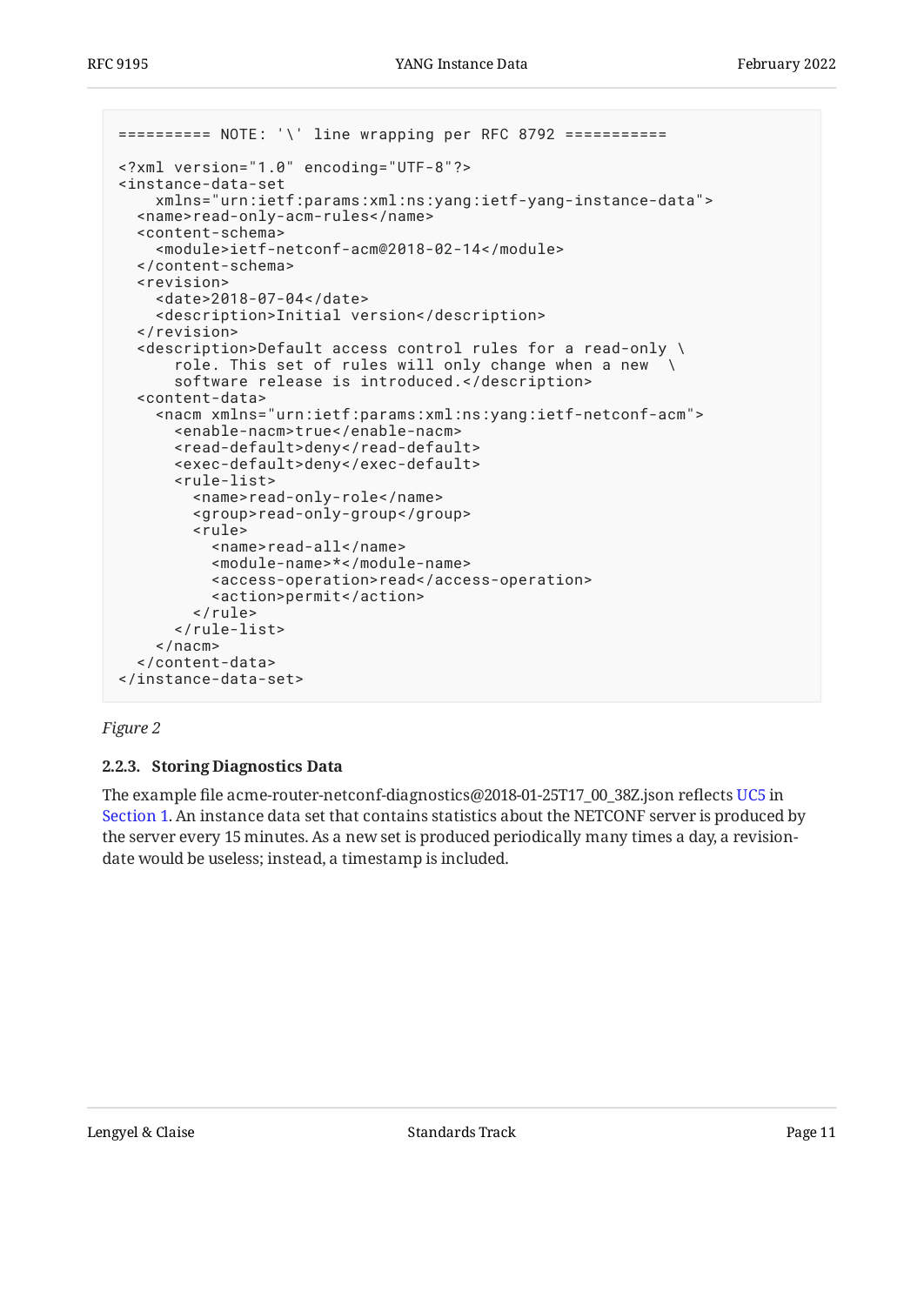```
========== NOTE: '\' line wrapping per RFC 8792 ===========
\left\{ \right. "ietf-yang-instance-data:instance-data-set": {
 "name": "acme-router-netconf-diagnostics",
     "content-schema": {
       "same-schema-as-file": "file:///acme-diagnostics-schema.json"
 },
 "timestamp": "2018-01-25T17:00:38Z",
     "description": ["NETCONF statistics, \
         The data may change at any time."],
     "content-data": {
       "ietf-netconf-monitoring:netconf-state": {
         "statistics": {
           "netconf-start-time ": "2018-12-05T17:45:00Z",
 "in-bad-hellos ": "32",
 "in-sessions ": "397",
           "dropped-sessions ": "87",
           "in-rpcs ": "8711",
           "in-bad-rpcs ": "408",
           "out-rpc-errors ": "408",
           "out-notifications": "39007"
         }
      }
    }
  }
}
```
<span id="page-11-0"></span>*[Figure 3](#page-11-2)*

## <span id="page-11-1"></span>**[3. YANG Instance Data Model](#page-11-0)**

### **[3.1. Tree Diagram](#page-11-1)**

The following tree diagram [RFC8340] provides an overview of the data model.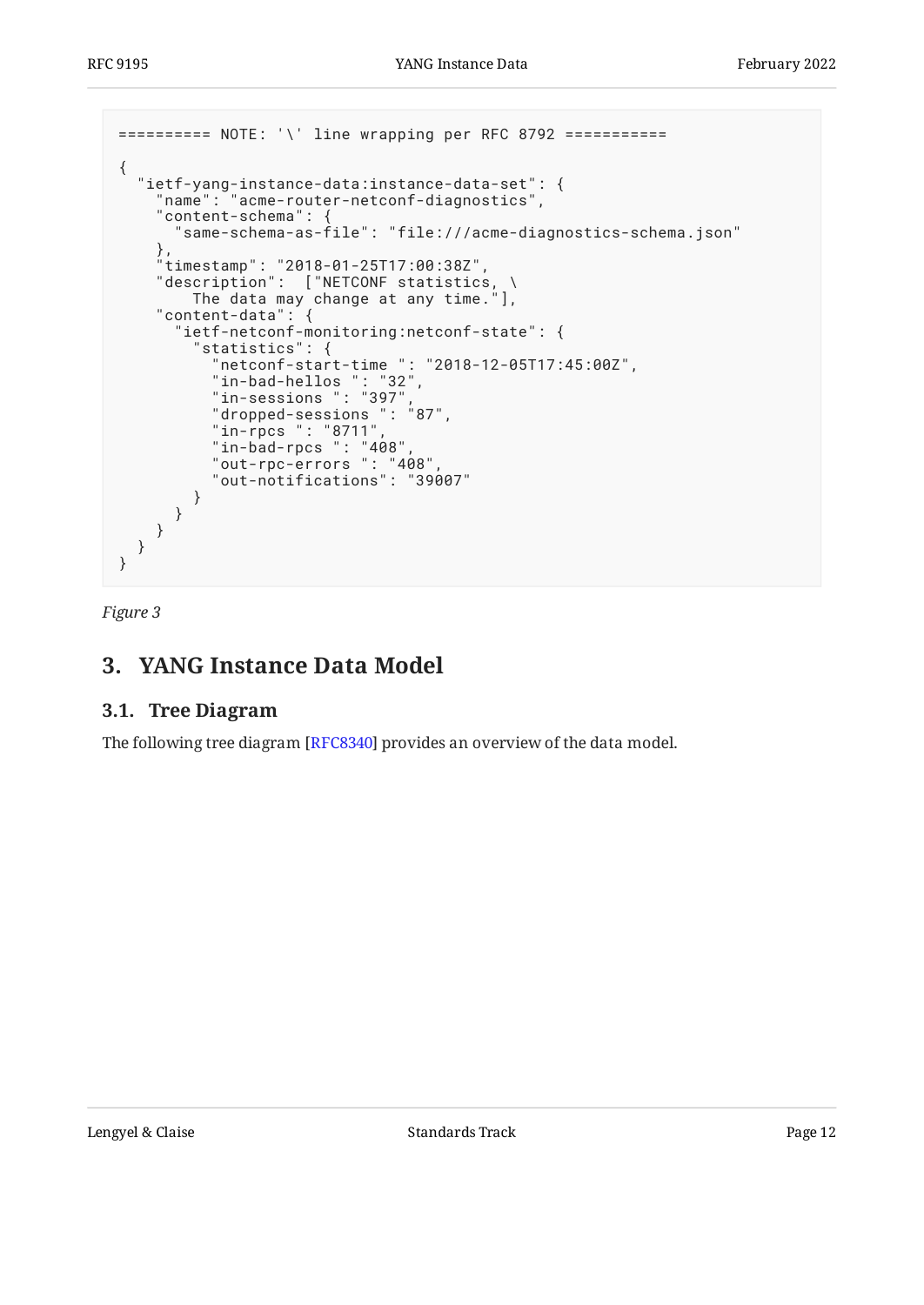```
module: ietf-yang-instance-data
  structure instance-data-set:
    +--name? string
    +--format-version? string
    +--includes-defaults? enumeration
    +--content-schema
       | +--(content-schema-spec)?
         | +--:(simplified-inline)
                                  module-with-revision-date
        +--:(inline)
         | | +--inline-yang-library <anydata>
        +--:(uri)
            | +--same-schema-as-file? inet:uri
    +--description* string
 +--contact? string
 +--organization? string
    +--datastore? ds:datastore-ref
    +--revision* [date]
    | +--date string
    | +--description? string
    +--timestamp? yang:date-and-time
    +--content-data? <anydata>
```
### <span id="page-12-0"></span>**[3.2. YANG Model](#page-12-0)**

This YANG module imports typedefs from [RFC6991], [RFC6243], identities from [RFC8342], and the "structure" extension from [RFC8791]. It also references [RFC8525].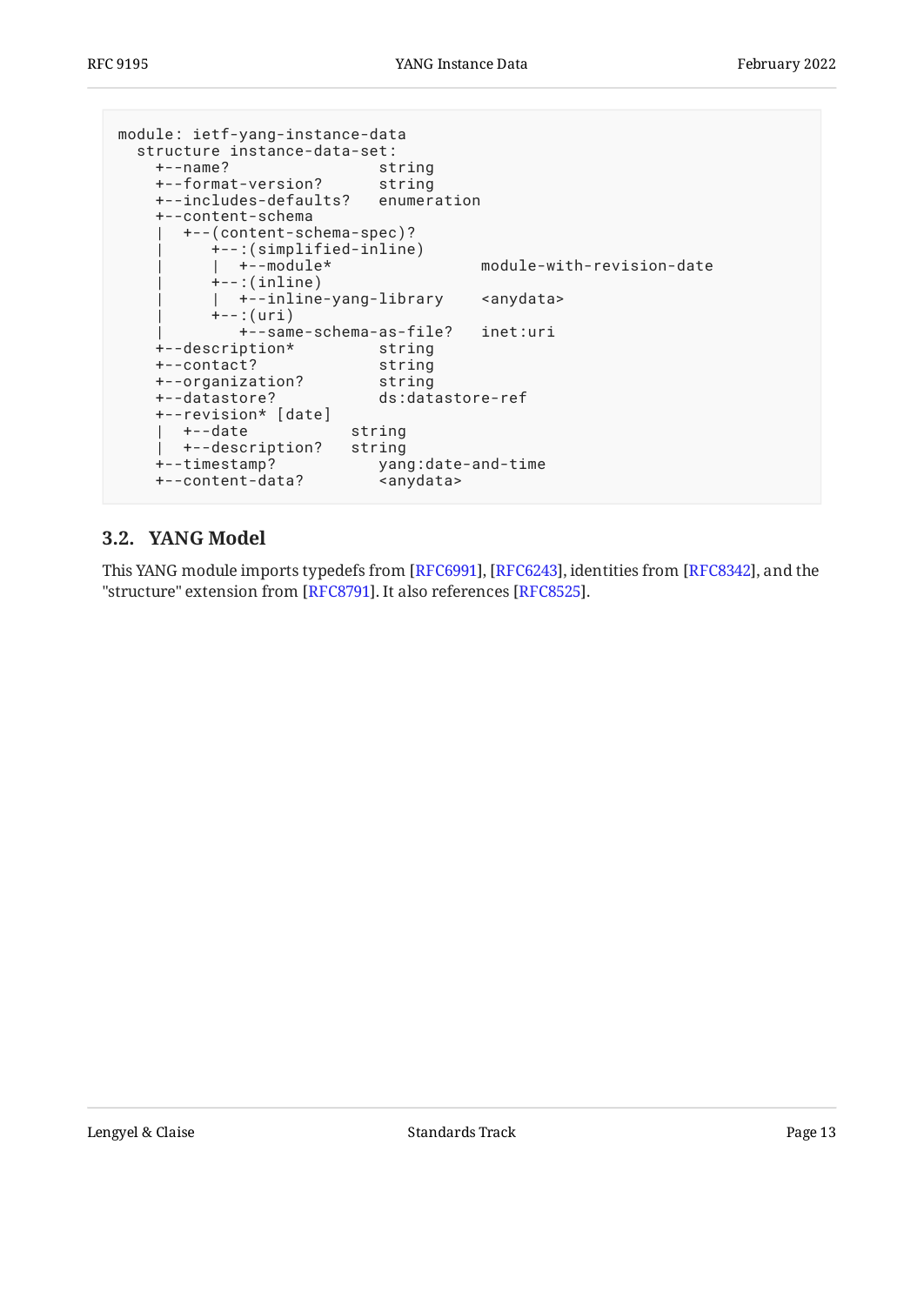```
<CODE BEGINS> file "ietf-yang-instance-data@2022-02-17.yang"
module ietf-yang-instance-data {
  yang-version 1.1;
   namespace "urn:ietf:params:xml:ns:yang:ietf-yang-instance-data";
   prefix yid;
   import ietf-yang-structure-ext {
     prefix sx;
     reference
       "RFC 8791: YANG Data Structure Extensions";
 }
   import ietf-datastores {
     prefix ds;
     reference
       "RFC 8342: Network Management Datastore Architecture (NMDA)";
 }
   import ietf-inet-types {
     prefix inet;
     reference
       "RFC 6991: Common YANG Data Types";
 }
   import ietf-yang-types {
     prefix yang;
     reference
       "RFC 6991: Common YANG Data Types";
 }
   import ietf-netconf-with-defaults {
     prefix ncwd;
     reference
       "RFC 6243: With-defaults Capability for NETCONF";
   }
   organization
      "IETF NETMOD Working Group";
   contact
     "WG Web: <https://datatracker.ietf.org/wg/netmod/>
     WG List: <mailto:netmod@ietf.org>
      Author: Balazs Lengyel
         <mailto:balazs.lengyel@ericsson.com>
      Author: Benoit Claise
         <mailto:benoit.claise@huawei.com>";
   description
     "The module defines the structure and content of YANG
      instance data sets.
 The key words 'MUST', 'MUST NOT', 'REQUIRED', 'SHALL',
 'SHALL NOT', 'SHOULD', 'SHOULD NOT', 'RECOMMENDED',
      'NOT RECOMMENDED', 'MAY', and 'OPTIONAL' in this document
      are to be interpreted as described in BCP 14 (RFC 2119)
      (RFC 8174) when, and only when, they appear in all
      capitals, as shown here.
      Copyright (c) 2022 IETF Trust and the persons identified as
      authors of the code. All rights reserved.
```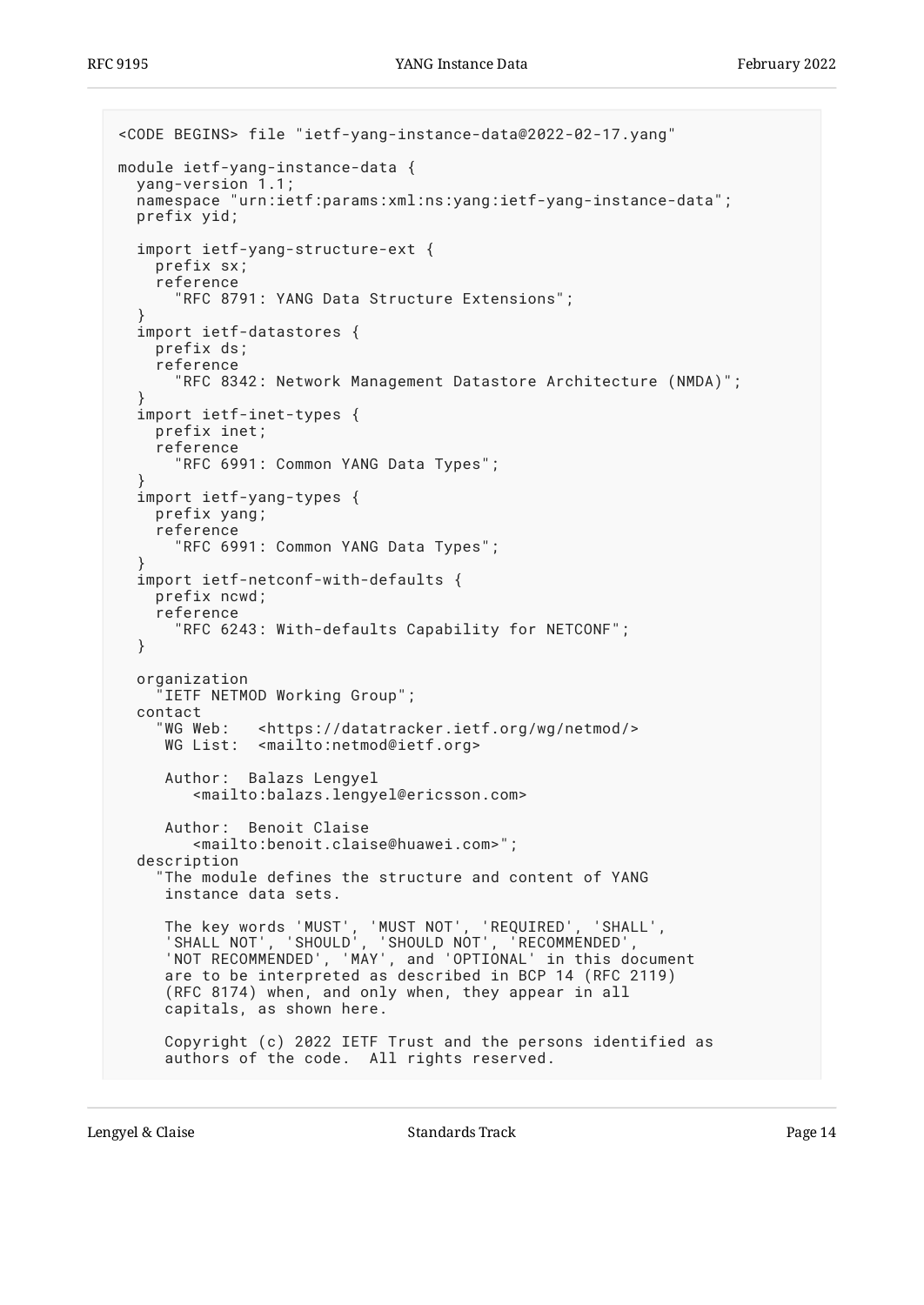```
 Redistribution and use in source and binary forms, with or
     without modification, is permitted pursuant to, and subject
     to the license terms contained in, the Revised BSD License
     set forth in Section 4.c of the IETF Trust's
     Legal Provisions Relating to IETF Documents
     (https://trustee.ietf.org/license-info).
     This version of this YANG module is part of RFC 9195
      (https://www.rfc-editor.org/info/rfc9195); see the RFC itself
     for full legal notices.";
  revision 2022-02-17 {
    description
       "Initial revision.";
    reference
       "RFC 9195: YANG Instance Data File Format";
  }
  typedef module-with-revision-date {
    type string {
      pattern '[a-zA-Z_][a-zA-Z0-9\-_.]*'
             + '(@\d{4}-(1[0-2]|0[1-9])-(0[1-9]|[1|2][0-9]|3[0-1]))?';
       pattern '.|..|[^xX].*|.[^mM].*|..[^lL].*';
 }
    description
       "A type defining a module name and an optional revision
      date, e.g., ietf-yang-library@2019-01-04.
  }
  sx:structure instance-data-set {
    description
       "A data structure to define a format for YANG instance
        data. The majority of the YANG nodes provides metadata
        about the instance data; the instance data itself is
       contained only in the 'content-data' node.";
    leaf name {
       type string;
      description
         "An arbitrary name for the YANG instance data set. This
          value is primarily used for descriptive purposes. However,
          when the instance data set is saved to a file, then the
          filename MUST encode the name's value per Section 2
          of RFC 9195.";
 }
    leaf format-version {
       type string {
        pattern '\d{4}-(1[0-2]|0[1-9])-(0[1-9]|[1|2][0-9]|3[0-1])';
 }
      default "2022-01-20";
      description
         "The 'revision' of the 'ietf-yang-instance-data' module
          used to encode this 'instance-data-set'.";
 }
    leaf includes-defaults {
      type ncwd:with-defaults-mode;
       default "report-all";
      description
```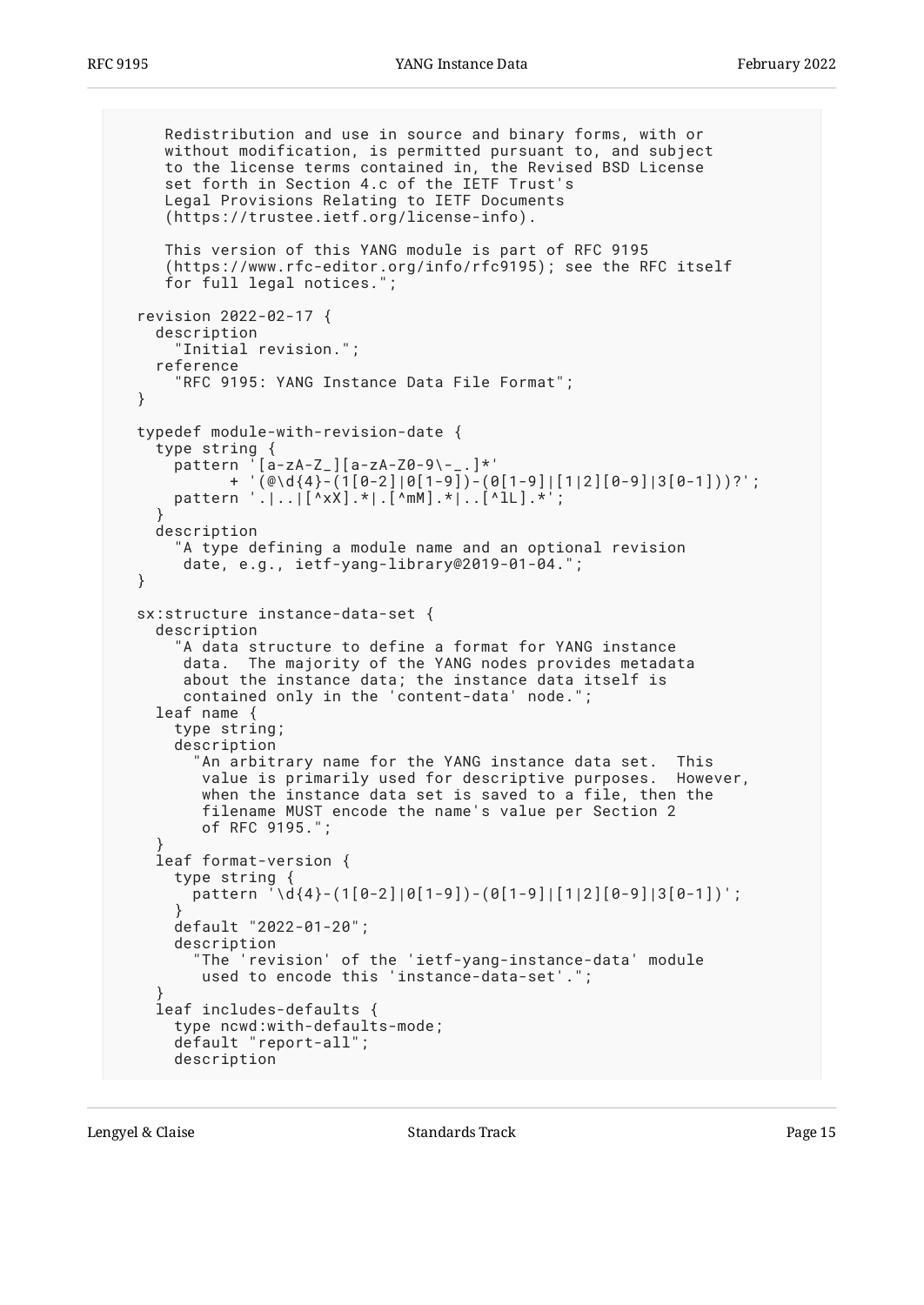```
 "Indicates how data nodes with default values are
          represented for all data nodes contained in the
          instance-data-set.
          It uses the same definitions as per Section 3 of RFC 6243
          but applied in the context of an instance data file rather
          than a NETCONF request using the <with-defaults>
          parameter.
          For JSON files, the encoding of the 'report-all-tagged'
         option is as defined in Section 4.8.9 of RFC 8040.
       reference
         "RFC 6243: With-defaults Capability for NETCONF";
 }
     container content-schema {
       description
          "The content schema (i.e., YANG modules) used to create
          the instance data set.
          If not present, the user needs to obtain the information
          through external documents.";
       choice content-schema-spec {
         description
           "Specification of the content-schema.";
         case simplified-inline {
           leaf-list module {
             type module-with-revision-date;
             min-elements 1;
             description
               "The list of content-defining YANG modules.
                The value SHALL start with the module name.
                If the module contains a revision statement, the
                revision date SHALL be included in the leaf-list
                entry, e.g., ietf-yang-library@2019-01-04.
                Usage of this leaf-list implies the modules are
                used without any deviations and with all features
                supported. Multiple revisions of the same module
                MUST NOT be specified.";
           }
         }
         case inline {
           anydata inline-yang-library {
             mandatory true;
             description
               Instance data corresponding to the
                ietf-yang-library@2019-01-04 defining
                the set of content-defining YANG modules for
                this instance-data-set.";
           }
         }
         case uri {
           leaf same-schema-as-file {
             type inet:uri;
             description
               A reference to another YANG instance data file.
                This instance data file uses the same
                content schema as the referenced file.
```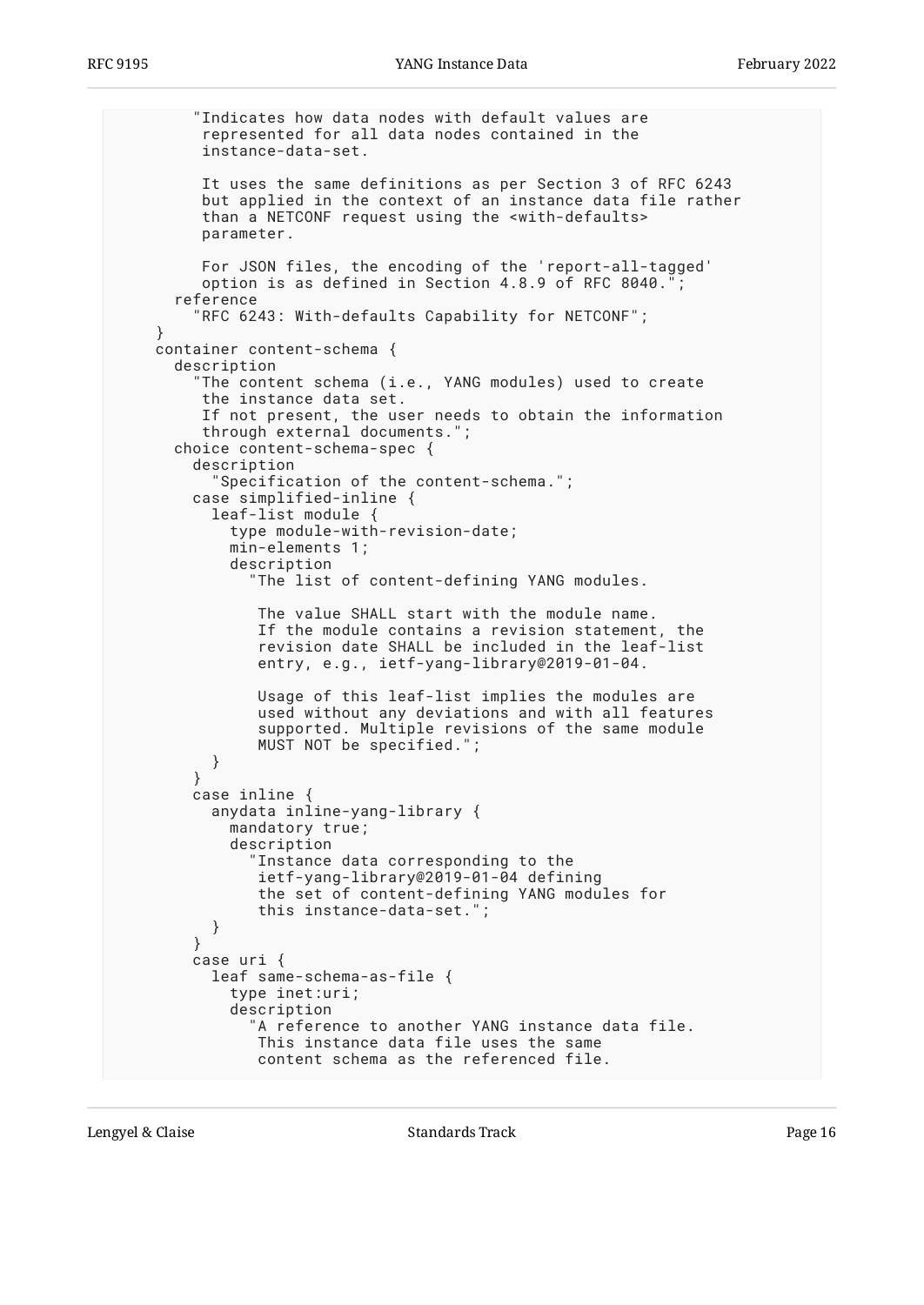```
 Referenced files using the 'inline' or the
                'simplified-inline' methods MUST be supported.
                Referenced files using the 'URI method' MAY be
                supported.
                The URL schemes 'file://' and 'https://' MUST
                be supported; other schemes MAY also be
                supported.";
          }
        }
      }
 }
    leaf-list description {
      type string;
      description
         "Description of the instance data set.";
 }
    leaf contact {
      type string;
       description
         "Contact information for the person or
          organization to whom queries concerning this
          instance data set should be sent.";
 }
    leaf organization {
      type string;
      description
         "Organization responsible for the instance
          data set.";
 }
    leaf datastore {
       type ds:datastore-ref;
       description
         "The identity of the datastore with which the
          instance data set is associated, e.g., the datastore from
          where the data was read, the datastore into which the data
          may be loaded, or the datastore that is being documented.
         If a single specific datastore cannot be specified, the
          leaf MUST be absent.
          If this leaf is absent, then the datastore to which the
          instance data belongs is unspecified.";
 }
    list revision {
      key "date";
       description
         "Instance data sets that are produced as
          a result of some sort of specification or design effort
          SHOULD have at least one revision entry. For every
          published editorial change, a new unique revision SHOULD
          be added in front of the revisions sequence so that all
          revisions are in reverse chronological order.
          In cases of instance data sets that are read from
          or produced by a server or otherwise subject to
          frequent updates or changes, revision
          SHOULD NOT be present.";
```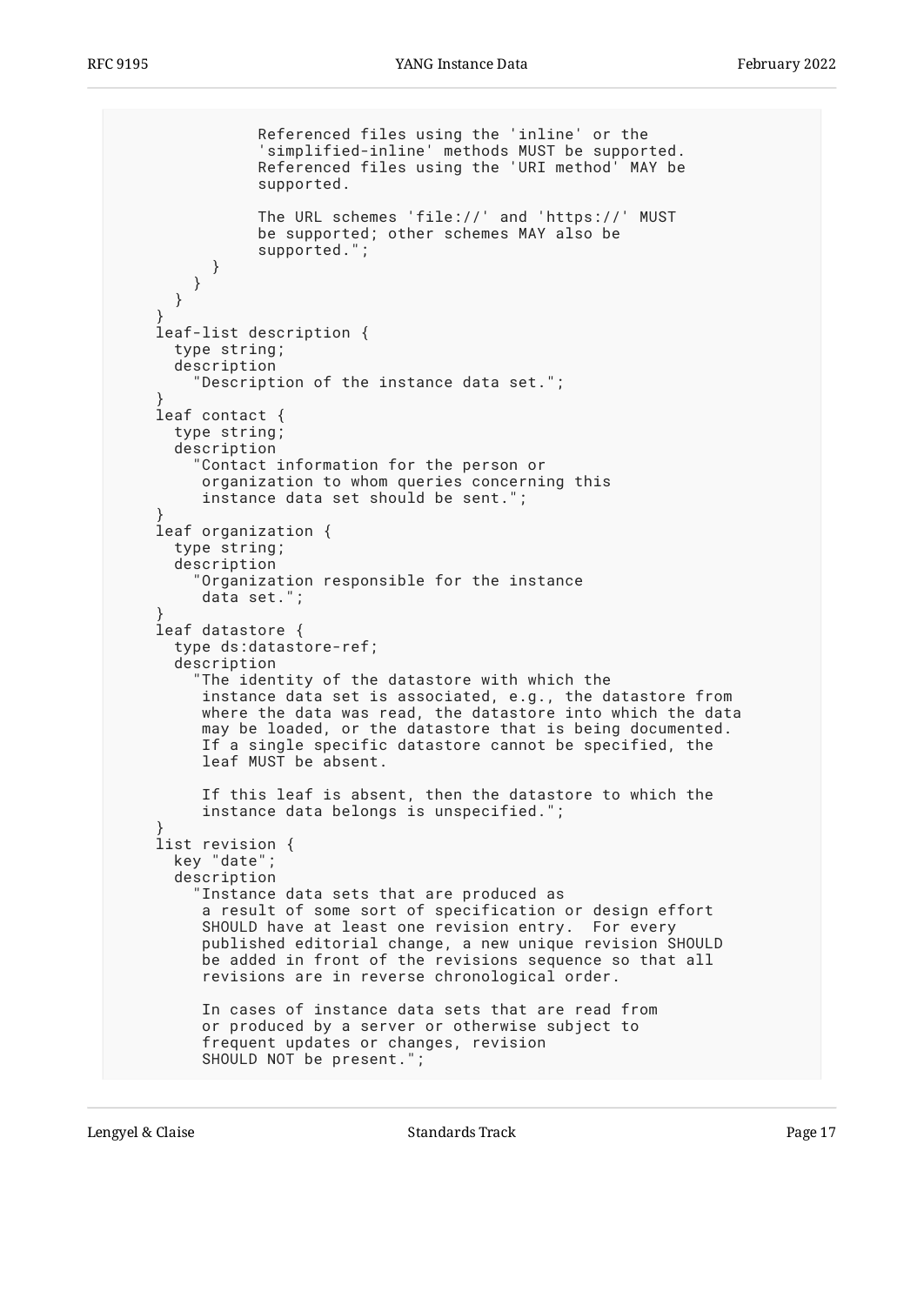```
 leaf date {
         type string {
          \frac{1}{2}pattern '\d{4}-(1[0-2]|0[1-9])-(0[1-9]|[1|2][0-9]|3[0-1])';
 }
         description
 "Specifies the date the instance data set
 was last modified. Formatted as YYYY-MM-DD.";
 }
       leaf description {
         type string;
         description
           "Description of this revision of the instance data set.";
       }
 }
     leaf timestamp {
       type yang:date-and-time;
       description
         "The date and time when the instance data set
          was last modified.
          In cases of instance data sets that are read from or
          produced by a server or otherwise subject to frequent
          updates or changes, the timestamp SHOULD be present.
          If both a revision list entry and timestamp are present,
          the timestamp SHOULD contain the same date as the
          latest revision statement.";
     }
     anydata content-data {
       description
         "Contains the real instance data.
          The data MUST conform to the relevant YANG modules
          specified either in the content-schema or in some other
          implementation-specific manner.";
     }
   }
}
<CODE ENDS>
```
## <span id="page-17-0"></span>**[4. Security Considerations](#page-17-0)**

The YANG module defined in this document only defines a wrapper structure specifying a format and a metadata header for YANG instance data defined by the content-schema. Because of this, thesecurity considerations template for YANG models in Section 3.7.1 of [RFC8407] is not followed. The instance data is designed to be accessed as a stored file or over any file access method or protocol.

The document does not specify any method to influence the behavior of a server.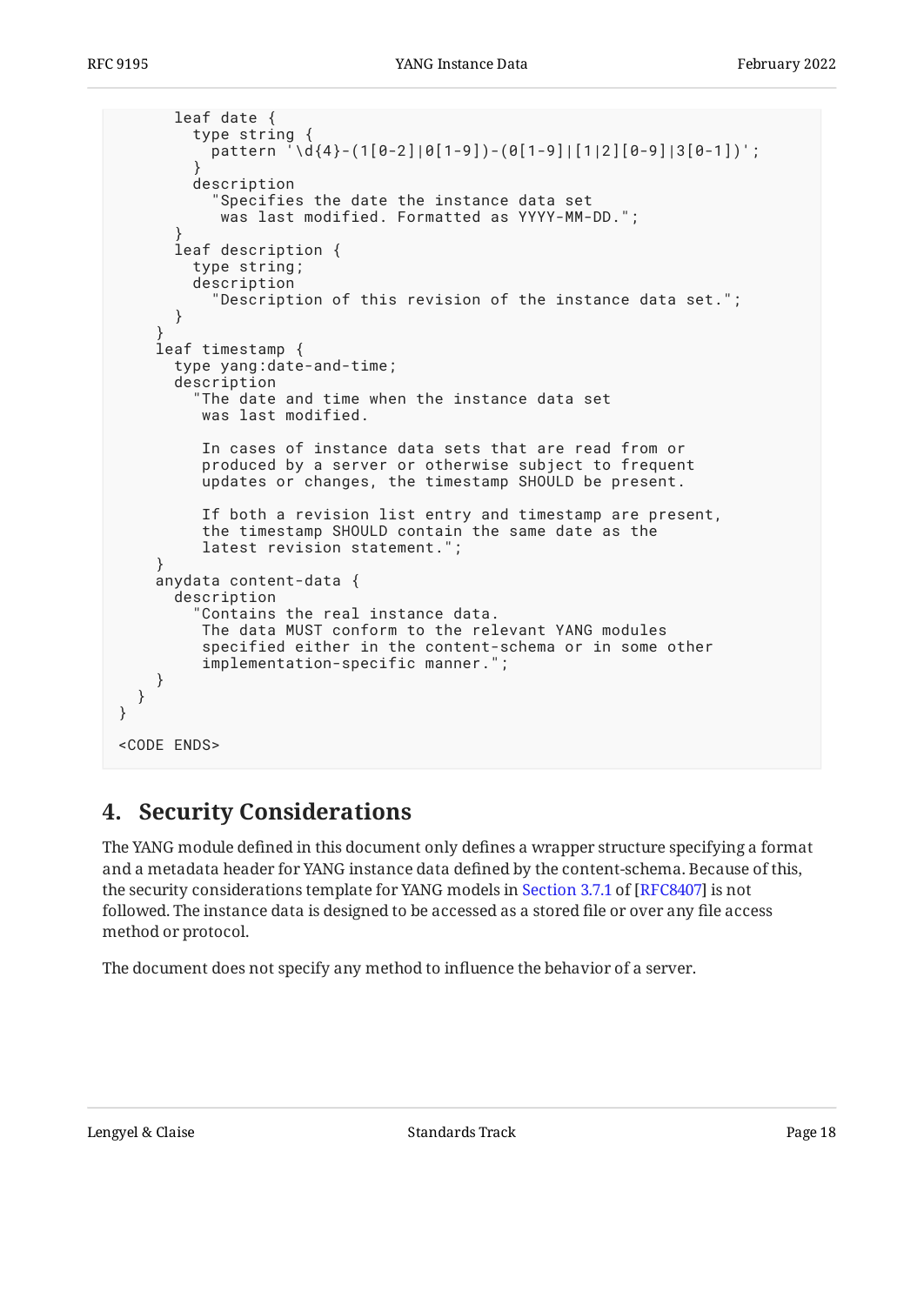The header part is usually not security sensitive; however, sensitive information may be included, in which case it needs to be handled securely, as mentioned below. Information to consider includes:

- $\bullet$  If the URI method is used for specification of the content-schema and the URI includes a userinfo subcomponent
- Any description text •

The content part may contain sensitive data. The security sensitivity of this data is completely dependent on the content-schema. Depending on the nature of the instance data, instance data files **MAY** need to be handled securely. The same kind of handling should be applied to this file at rest and in transit that would be needed for the result of a read operation returning the same data. These in-transit protection mechanisms will also mitigate integrity issues when transporting the file.

Instance data files should be protected against modification or unauthorized access using normal file-handling mechanisms. When copying the original files or providing file access for additional users, care should be taken not to reveal information unintentionally.

If the URI method is used for specification of the content-schema, there is a risk that the config schema section in the referenced YANG instance data file may be altered maliciously or even as part of its normal handling. In this case, the content-schema might differ from the one expected. Protecting the integrity and stability of the referenced file should be ensured.

## <span id="page-18-0"></span>**[5. IANA Considerations](#page-18-0)**

<span id="page-18-1"></span>This document registers one URI and one YANG module.

### **[5.1. URI Registration](#page-18-1)**

Thisdocument registers the following URI in the "IETF XML Registry" [RFC3688]:

URI: urn:ietf:params:xml:ns:yang:ietf-yang-instance-data Registrant Contact: The IESG. XML: N/A, the requested URI is an XML namespace.

### <span id="page-18-2"></span>**[5.2. YANG Module Name Registration](#page-18-2)**

This document registers the following YANG module in the "YANG Module Names" registry : [[RFC6020\]](#page-19-13)

Name: ietf-yang-instance-data Namespace: urn:ietf:params:xml:ns:yang:ietf-yang-instance-data Prefix: yid Reference: RFC 9195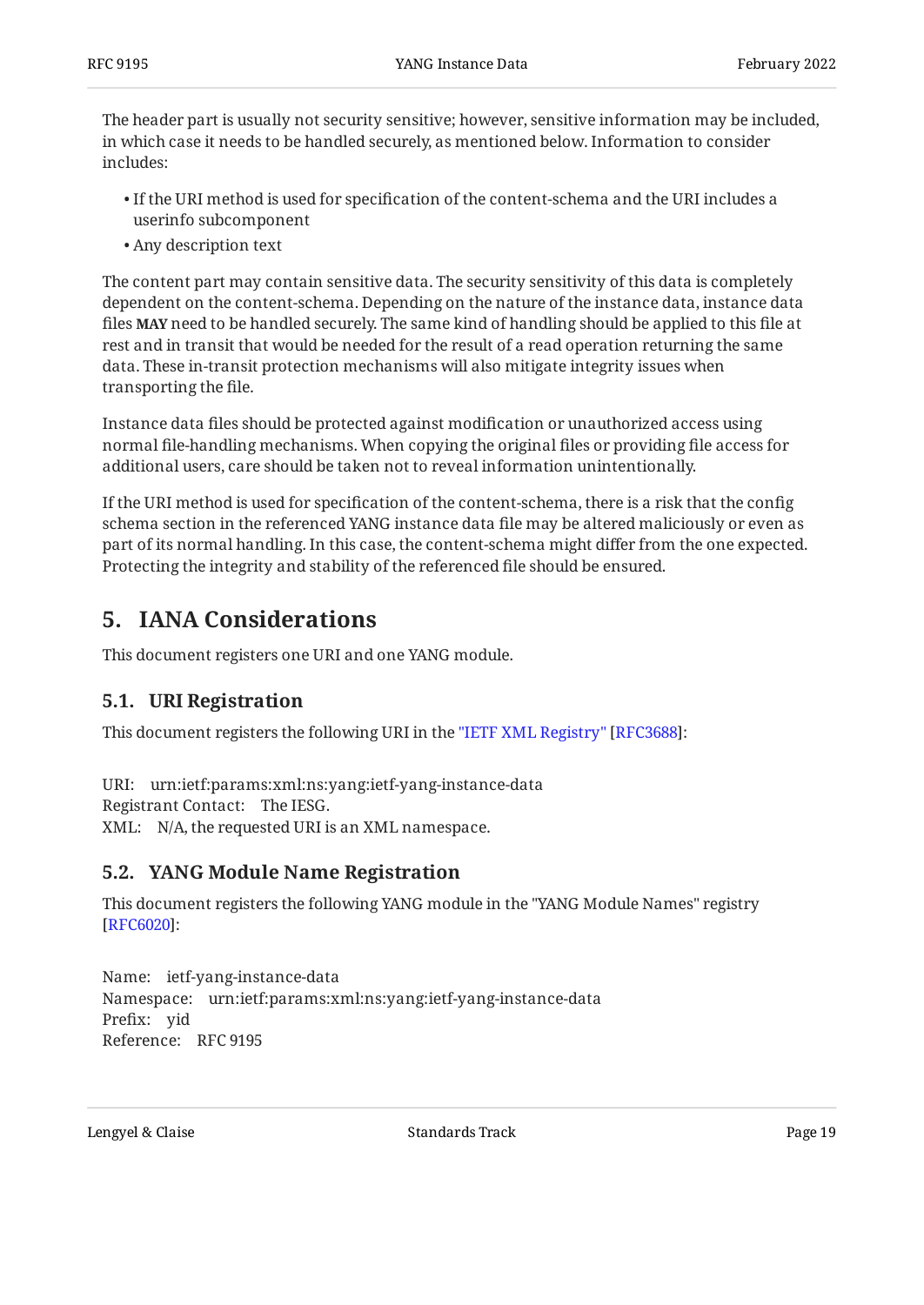## <span id="page-19-1"></span><span id="page-19-0"></span>**[6. References](#page-19-0)**

#### **[6.1. Normative References](#page-19-1)**

- <span id="page-19-3"></span>**[RFC2119]** Bradner, S., "Key words for use in RFCs to Indicate Requirement Levels", BCP 14, RFC 2119, DOI 10.17487/RFC2119, March 1997, [<https://www.rfc-editor.org/info/](https://www.rfc-editor.org/info/rfc2119) . [rfc2119](https://www.rfc-editor.org/info/rfc2119)>
- <span id="page-19-9"></span>**[RFC5234]** Crocker, D., Ed. and P. Overell, "Augmented BNF for Syntax Specifications: ABNF", STD 68, RFC 5234, DOI 10.17487/RFC5234, January 2008, <[https://www.rfc-](https://www.rfc-editor.org/info/rfc5234). [editor.org/info/rfc5234](https://www.rfc-editor.org/info/rfc5234)>
- <span id="page-19-13"></span>**[RFC6020]** , Bjorklund, M., Ed. "YANG - A Data Modeling Language for the Network Configuration Protocol (NETCONF)", RFC 6020, DOI 10.17487/RFC6020, October 2010, <https://www.rfc-editor.org/info/rfc6020>.
- <span id="page-19-10"></span>**[RFC6243]** Bierman, A. and B. Lengyel, "With-defaults Capability for NETCONF", RFC 6243, DOI 10.17487/RFC6243, June 2011, <https://www.rfc-editor.org/info/rfc6243>.
- <span id="page-19-12"></span>**[RFC6991]** Schoenwaelder, J., Ed., "Common YANG Data Types", RFC 6991, DOI 10.17487/ RFC6991, July 2013, <https://www.rfc-editor.org/info/rfc6991>.
- <span id="page-19-5"></span>**[RFC7950]** Bjorklund, M., Ed., "The YANG 1.1 Data Modeling Language", RFC 7950, DOI 10.17487/RFC7950, August 2016, <https://www.rfc-editor.org/info/rfc7950>.
- <span id="page-19-6"></span>**[RFC7951]** Lhotka, L., "JSON Encoding of Data Modeled with YANG", RFC 7951, DOI 10.17487/ RFC7951, August 2016, [<https://www.rfc-editor.org/info/rfc7951](https://www.rfc-editor.org/info/rfc7951)>.
- <span id="page-19-7"></span>**[RFC7952]** Lhotka, L., "Defining and Using Metadata with YANG", RFC 7952, DOI 10.17487/ RFC7952, August 2016, [<https://www.rfc-editor.org/info/rfc7952](https://www.rfc-editor.org/info/rfc7952)>.
- <span id="page-19-4"></span>**[RFC8174]** Leiba, B., "Ambiguity of Uppercase vs Lowercase in RFC 2119 Key Words", BCP 14, RFC 8174, DOI 10.17487/RFC8174, May 2017, <[https://www.rfc-editor.org/info/](https://www.rfc-editor.org/info/rfc8174) . [rfc8174](https://www.rfc-editor.org/info/rfc8174)>
- <span id="page-19-2"></span>**[RFC8342]** Bjorklund, M., Schoenwaelder, J., Shafer, P., Watsen, K., and R. Wilton, "Network Management Datastore Architecture (NMDA)", RFC 8342, DOI 10.17487/RFC8342, March 2018, <https://www.rfc-editor.org/info/rfc8342>.
- <span id="page-19-11"></span>**[RFC8525]** Bierman, A., Bjorklund, M., Schoenwaelder, J., Watsen, K., and R. Wilton, "YANG Library", RFC 8525, DOI 10.17487/RFC8525, March 2019, [<https://www.rfc-](https://www.rfc-editor.org/info/rfc8525). [editor.org/info/rfc8525](https://www.rfc-editor.org/info/rfc8525)>
- <span id="page-19-8"></span>**[RFC8526]** Bjorklund, M., Schoenwaelder, J., Shafer, P., Watsen, K., and R. Wilton, "NETCONF , Extensions to Support the Network Management Datastore Architecture" RFC 8526, DOI 10.17487/RFC8526, March 2019, [<https://www.rfc-editor.org/info/](https://www.rfc-editor.org/info/rfc8526) . [rfc8526](https://www.rfc-editor.org/info/rfc8526)>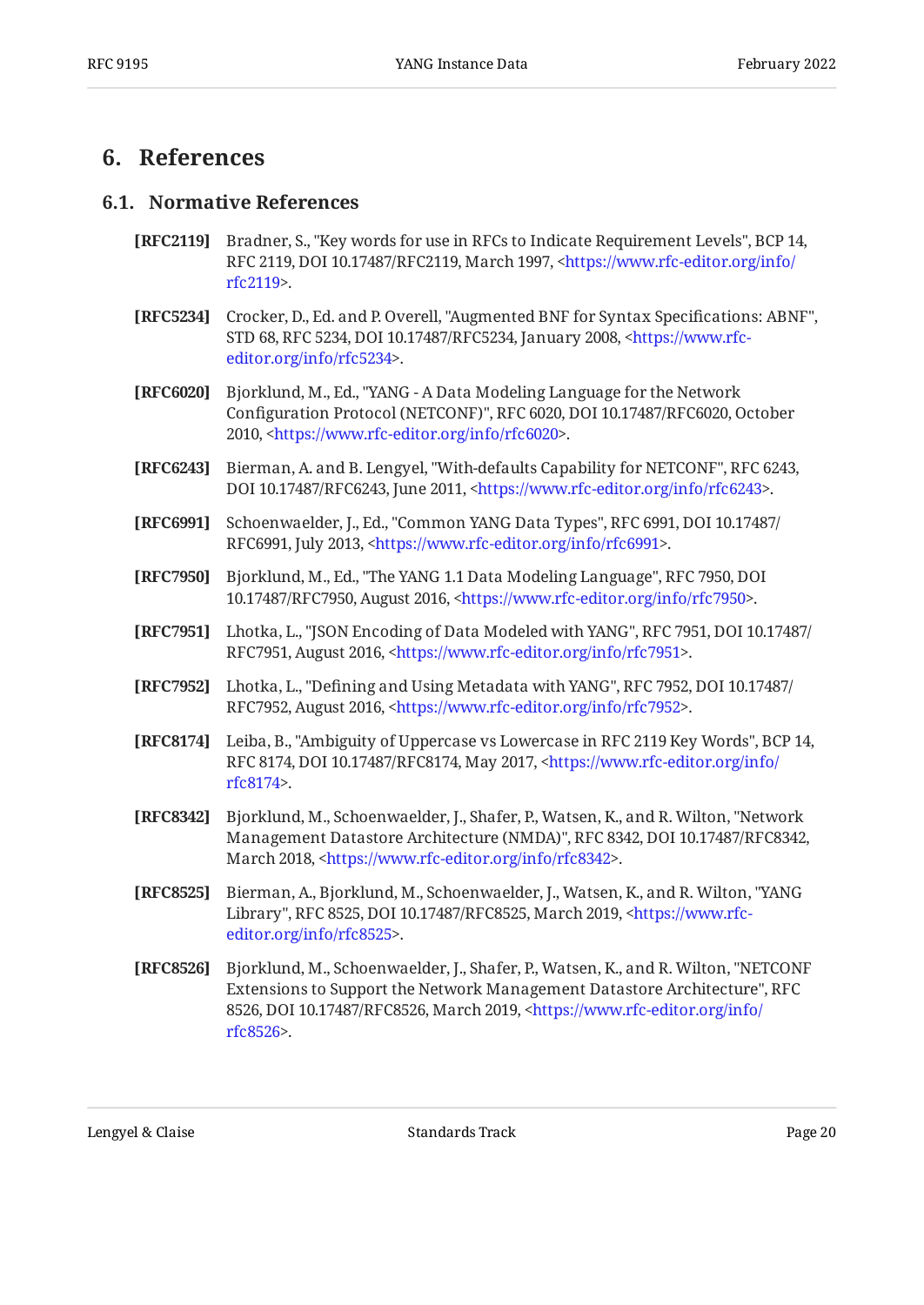- <span id="page-20-2"></span>**[RFC8527]** Bjorklund, M., Schoenwaelder, J., Shafer, P., Watsen, K., and R. Wilton, "RESTCONF , Extensions to Support the Network Management Datastore Architecture" RFC 8527, DOI 10.17487/RFC8527, March 2019, [<https://www.rfc-editor.org/info/](https://www.rfc-editor.org/info/rfc8527) . [rfc8527](https://www.rfc-editor.org/info/rfc8527)>
- <span id="page-20-5"></span>[RFC8791] Bierman, A., Björklund, M., and K. Watsen, "YANG Data Structure Extensions", RFC 8791, DOI 10.17487/RFC8791, June 2020, [<https://www.rfc-editor.org/info/](https://www.rfc-editor.org/info/rfc8791) . [rfc8791](https://www.rfc-editor.org/info/rfc8791)>

#### <span id="page-20-0"></span>**[6.2. Informative References](#page-20-0)**

- <span id="page-20-7"></span>**[RFC3688]** Mealling, M., "The IETF XML Registry", BCP 81, RFC 3688, DOI 10.17487/RFC3688, January 2004, <https://www.rfc-editor.org/info/rfc3688>.
- <span id="page-20-4"></span>**[RFC8340]** Bjorklund, M. and L. Berger, Ed., "YANG Tree Diagrams", BCP 215, RFC 8340, DOI 10.17487/RFC8340, March 2018, <https://www.rfc-editor.org/info/rfc8340>.
- <span id="page-20-6"></span>**[RFC8407]** , Bierman, A. "Guidelines for Authors and Reviewers of Documents Containing YANG Data Models", BCP 216, RFC 8407, DOI 10.17487/RFC8407, October 2018, . [<https://www.rfc-editor.org/info/rfc8407](https://www.rfc-editor.org/info/rfc8407)>
- <span id="page-20-8"></span>**[RFC8632]** Vallin, S. and M. Bjorklund, "A YANG Data Model for Alarm Management", RFC 8632, DOI 10.17487/RFC8632, September 2019, [<https://www.rfc-editor.org/info/](https://www.rfc-editor.org/info/rfc8632) . [rfc8632](https://www.rfc-editor.org/info/rfc8632)>
- <span id="page-20-9"></span>**[RFC8641]** Clemm, A. and E. Voit, "Subscription to YANG Notifications for Datastore Updates", RFC 8641, DOI 10.17487/RFC8641, September 2019, [<https://www.rfc-](https://www.rfc-editor.org/info/rfc8641). [editor.org/info/rfc8641](https://www.rfc-editor.org/info/rfc8641)>
- <span id="page-20-3"></span>**[RFC8792]** Watsen, K., Auerswald, E., Farrel, A., and Q. Wu, "Handling Long Lines in Content of Internet-Drafts and RFCs", RFC 8792, DOI 10.17487/RFC8792, June 2020, [<https://](https://www.rfc-editor.org/info/rfc8792) . [www.rfc-editor.org/info/rfc8792>](https://www.rfc-editor.org/info/rfc8792)
- <span id="page-20-10"></span>**[RFC8808]** Wu, Q., Lengyel, B., and Y. Niu, "A YANG Data Model for Factory Default Settings", RFC 8808, DOI 10.17487/RFC8808, August 2020, [<https://www.rfc-editor.org/info/](https://www.rfc-editor.org/info/rfc8808) . [rfc8808](https://www.rfc-editor.org/info/rfc8808)>

## <span id="page-20-1"></span>**[Appendix A. Backwards Compatibility](#page-20-1)**

The concept of "backwards compatibility" and what changes are backwards compatible are not defined for instance data sets as they are highly dependent on the specific use case and the content-schema.

In case of "instance data sets" that are the result of design or specification activity, some changes that may be good to avoid are listed below.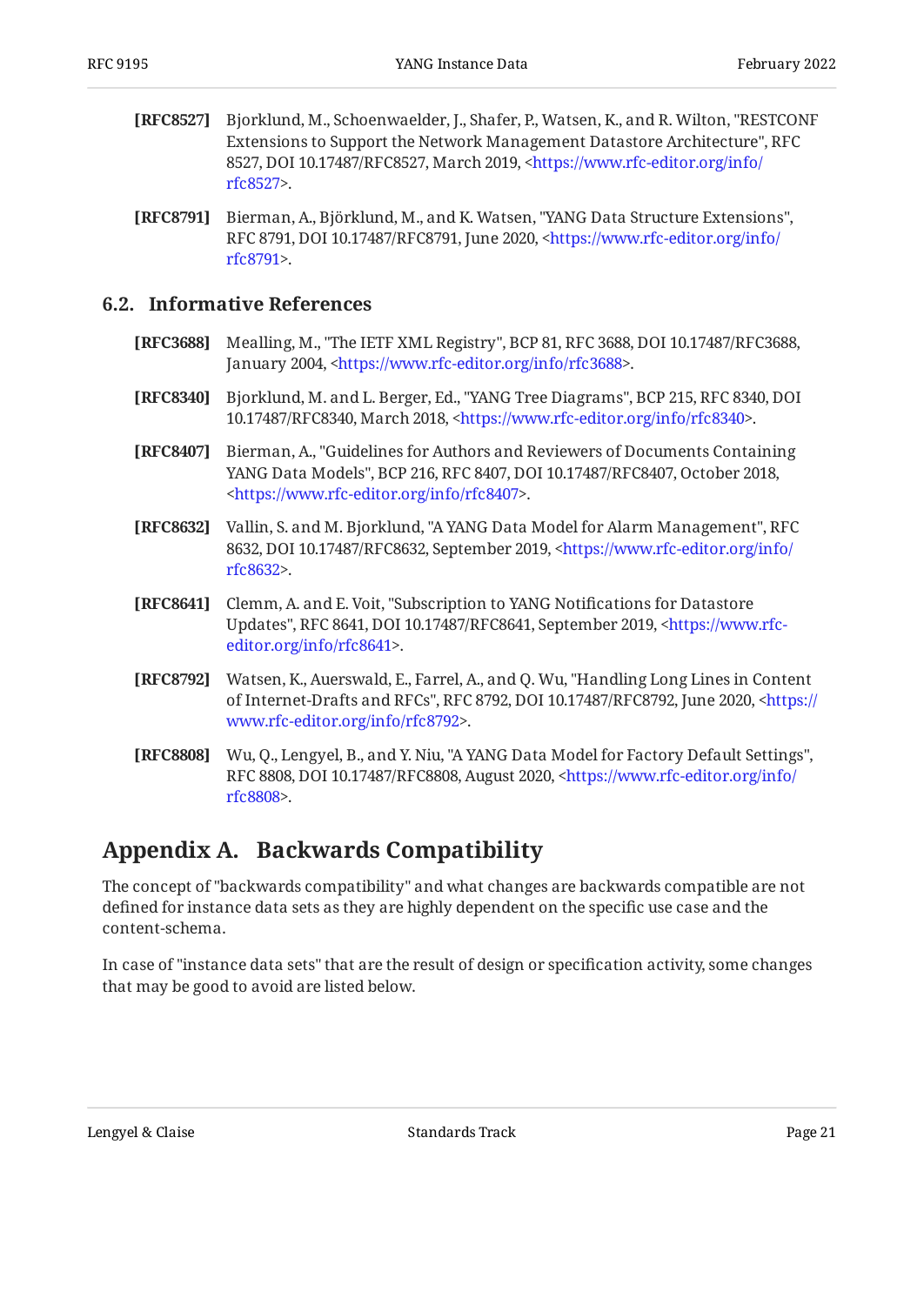YANG uses the concept of managed entities identified by key values; if the connection between the represented entity and the key value is not preserved during an update, this may lead to the following problems.

- $\bullet$  If the key value of a list entry that represents the same managed entity as before is changed, the user may mistakenly identify the list entry as new.
- $\bullet$  If the meaning of a list entry is changed but the key values are not (e.g., redefining an alarmtype but not changing its alarm-type-id), the change may not be noticed.
- $\bullet$  If the key value of a previously removed list entry is reused for a different entity, the change may be misinterpreted as reintroducing the previous entity.

## <span id="page-21-0"></span>**[Appendix B. Detailed Use Cases](#page-21-0)**

<span id="page-21-1"></span>This section is non-normative.

### **[B.1. Use Case 1: Early Documentation of Server Capabilities](#page-21-1)**

A server has a number of server capabilities that are defined in YANG modules and can be retrieved from the server using protocols like NETCONF or RESTCONF. Server capabilities include:

- data defined in "ietf-yang-library": YANG modules, submodules, features, deviations, schema-• mounts, and datastores supported ([\[RFC8525](#page-19-11)]).
- alarms supported ([RFC8632]).
- $\bullet$  data nodes and subtrees that support or do not support on-change notifications ([RFC8641]).
- netconf-capabilities in ietf-netconf-monitoring. •

While it is good practice to allow a client to query these capabilities from the live server, that is often not possible.

Often when a network node is released, an associated Network Management System (NMS) is also released with it. The NMS depends on the capabilities of the server. During NMS implementation, information about server capabilities is needed. If the information is unavailable early in some offline document but only as instance data from the live network node, the NMS implementation will be delayed because it has to wait until the network node is ready. Also, assuming that all NMS implementors will have correctly configured network nodes from which data can be retrieved is a very expensive proposition. (An NMS may handle dozens of node types.)

Network operators often build their own homegrown NMS systems that need to be integrated with a vendor's network node. The operator needs to know the network node's server capabilities in order to do this. Moreover, the network operator's decision to buy a vendor's product may even be influenced by the network node's Operations, Administration, and Maintenance (OAM) feature set documented as the server's capabilities.

Beside NMS implementors, system integrators and many others also need the same information early. Examples could be model-driven testing, generating documentation, etc.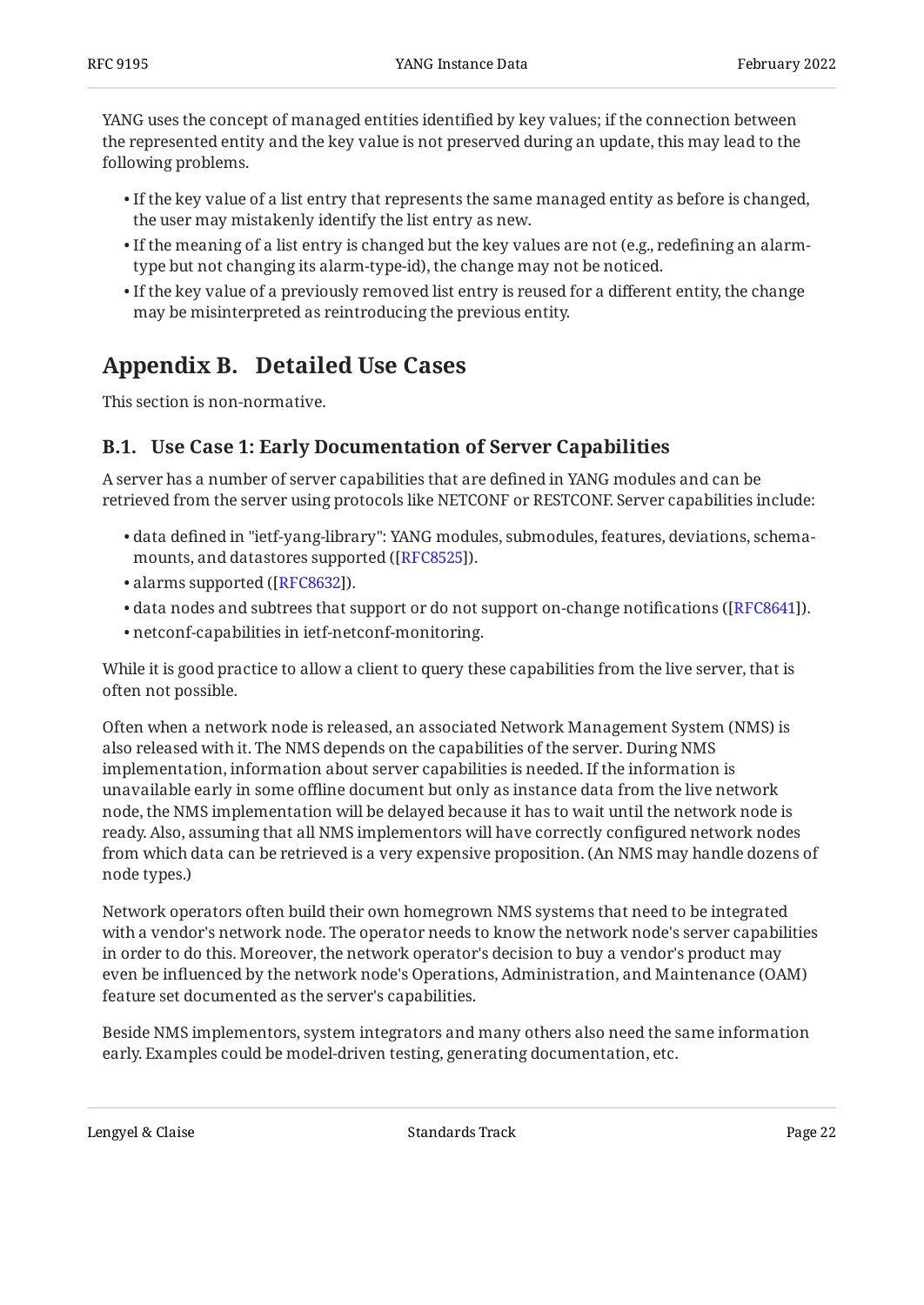Most server capabilities are relatively stable and change only during upgrade or due to licensing or the addition or removal of hardware. They are usually defined by a vendor at design time, before the product is released. It is feasible and advantageous to define and document them early, e.g., in a YANG instance data file.

It is anticipated that a separate IETF document will define in detail how and which set of server capabilities should be documented.

## <span id="page-22-0"></span>**[B.2. Use Case 2: Preloading Data](#page-22-0)**

There are parts of the configuration that must be fully configurable by the operator. However, a simple default configuration often will be sufficient.

One example is access control groups/roles and related rules. While a sophisticated operator may define dozens of different groups, often a basic (read-only operator, read-write system administrator, security-administrator) triplet will be enough. Vendors will often provide such default configuration data to make device configuration easier for an operator.

The device vendor may define a set of default groups (/nacm:nacm/groups) and rules for these groups to access specific parts of the common models (/nacm:nacm/rule-list/rule).

<span id="page-22-1"></span>YANG instance data files can be used to document and/or preload the default configuration.

### **[B.3. Use Case 3: Documenting Factory Default Settings](#page-22-1)**

Nearly every server has a factory default configuration. If the system is really badly misconfigured or if the current configuration is to be abandoned, the system can be reset to the default factory configuration.

<span id="page-22-2"></span>YANG instance data can be used to document the factory default configuration. See [\[RFC8808](#page-20-10)].

## **[Acknowledgments](#page-22-2)**

For their valuable comments, discussions, and feedback, we wish to acknowledge Andy Bierman, Juergen Schoenwaelder, Rob Wilton, Joe Clarke, Kent Watsen, Martin Bjorklund, Ladislav Lhotka, Qin Wu, and other members of the Netmod Working Group.

## <span id="page-22-3"></span>**[Authors' Addresses](#page-22-3)**

**Balazs Lengyel** Ericsson Budapest Magyar Tudosok korutja 11 1117 Hungary Email: [balazs.lengyel@ericsson.com](mailto:balazs.lengyel@ericsson.com)